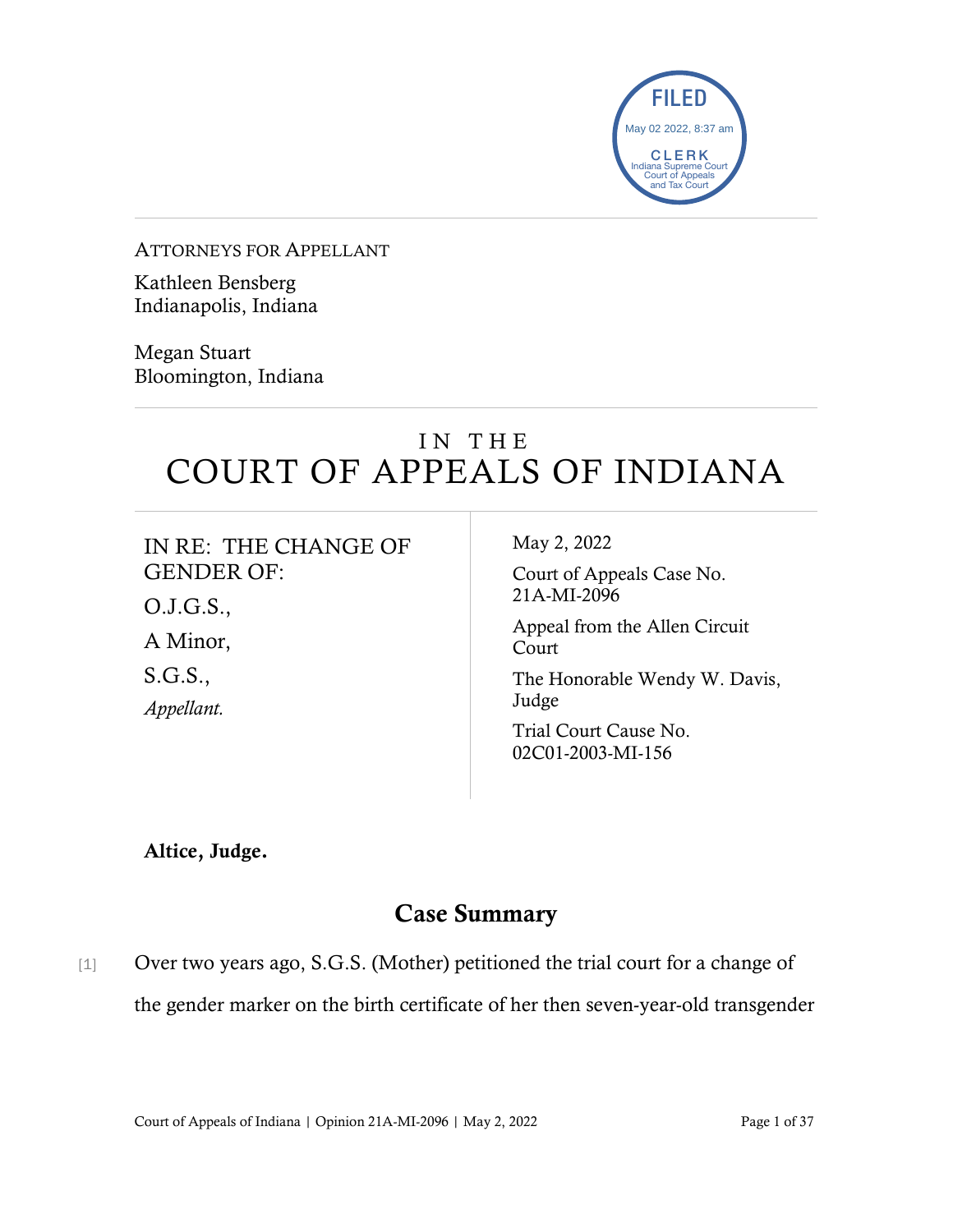daughter O.J.G.S. (Child), pursuant to Ind. Code  $\S 16-37-2-10$  $\S 16-37-2-10$  $\S 16-37-2-10$ .<sup>1</sup> This is Mother's second appeal. In the first, she was part of a consolidated appeal with other parents challenging the denial of their respective petitions for a gender marker change. There, in *Matter of A.B.*, 164 N.E.3d 167 (Ind. Ct. App. 2021), the majority held, as a matter of first impression, that a parent has the authority to petition for a gender marker change on their minor child's birth certificate and determined that the appropriate standard to apply to such a petition is whether the proposed change is in the child's best interests. Thus, the majority reversed and remanded with instructions for the trial court to address Mother's petition in accordance with this standard. Judge Pyle dissented on the basis that I.C. § 16-37-2-10 does not provide trial courts with the authority to change the gender marker on a birth certificate.

- [2] On remand, with a new judge presiding, the trial court held another evidentiary hearing. Thereafter, the trial court denied the petition, concluding that it could not find that a gender marker change would be in Child's best interests.
- [3] Mother appeals, once again, from the denial of the petition. She argues that the trial court abused its discretion because all of the evidence, including from Child's medical providers, supported changing the gender marker on Child's birth certificate to promote her safety and social and emotional well-being. Mother asserts that the court denied the petition based on its own assumptions

<span id="page-1-0"></span> $<sup>1</sup>$  Child's father D.S. (Father) consented to the petition.</sup>

Court of Appeals of Indiana | Opinion 21A-MI-2096 | May 2, 2022 Page 2 of 37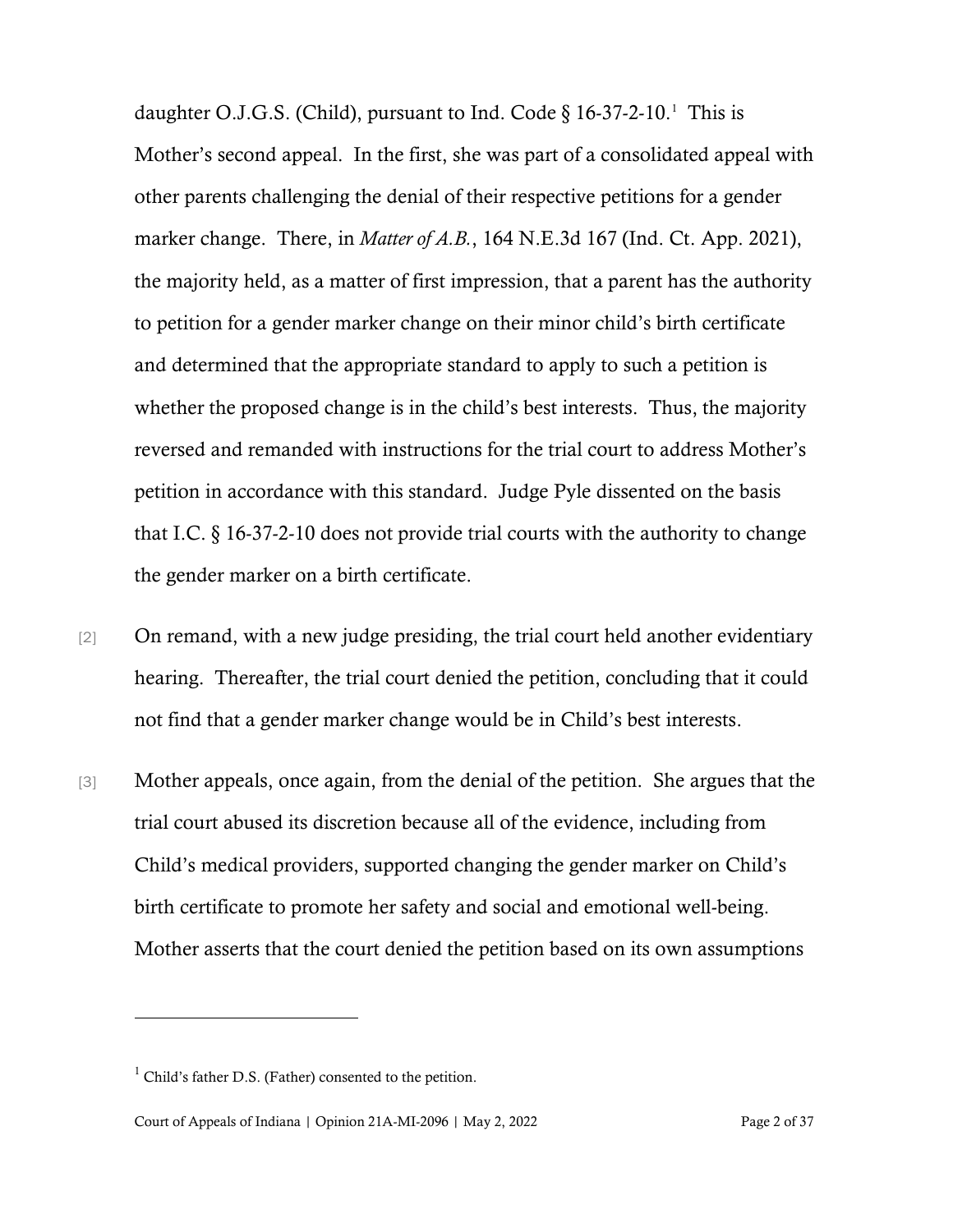about Child's ability to know her gender identity at, as the court classified, such an "extremely young" age. *Appellant's Appendix* at 10.

- [4] However well taken Mother's arguments are regarding the trial court's best interests determination, Judge Bailey and I do not reach them. For my part, I, like Judge Pyle, believe that I.C. § 16-37-2-10 has been improperly interpreted by this court on a number of occasions, including in the first appeal in this case. The statute simply does not grant courts of this state the authority to order a change of a gender marker on a birth certificate. Such a policy objective, no matter how worthy, must be sought through the deliberative legislative process rather than via piecemeal litigation with limited records and, most often, in the face of no adversarial process.
- [5] We affirm.

### Facts & Procedural History

[6] Child is blessed with a loving, well-intentioned, intact family, which includes five siblings and both parents. Child was born in February 2013 and was assigned male at birth. Mother and Father (Parents) began noticing, before the age of two, that Child preferred toys and dress typically associated with girls. After developing speech, Child became increasingly adamant that she was a girl and distressed when treated as a boy. By the age of four, Child expressed to her longtime speech and language pathologist that although she was born with boy parts, she was a girl inside.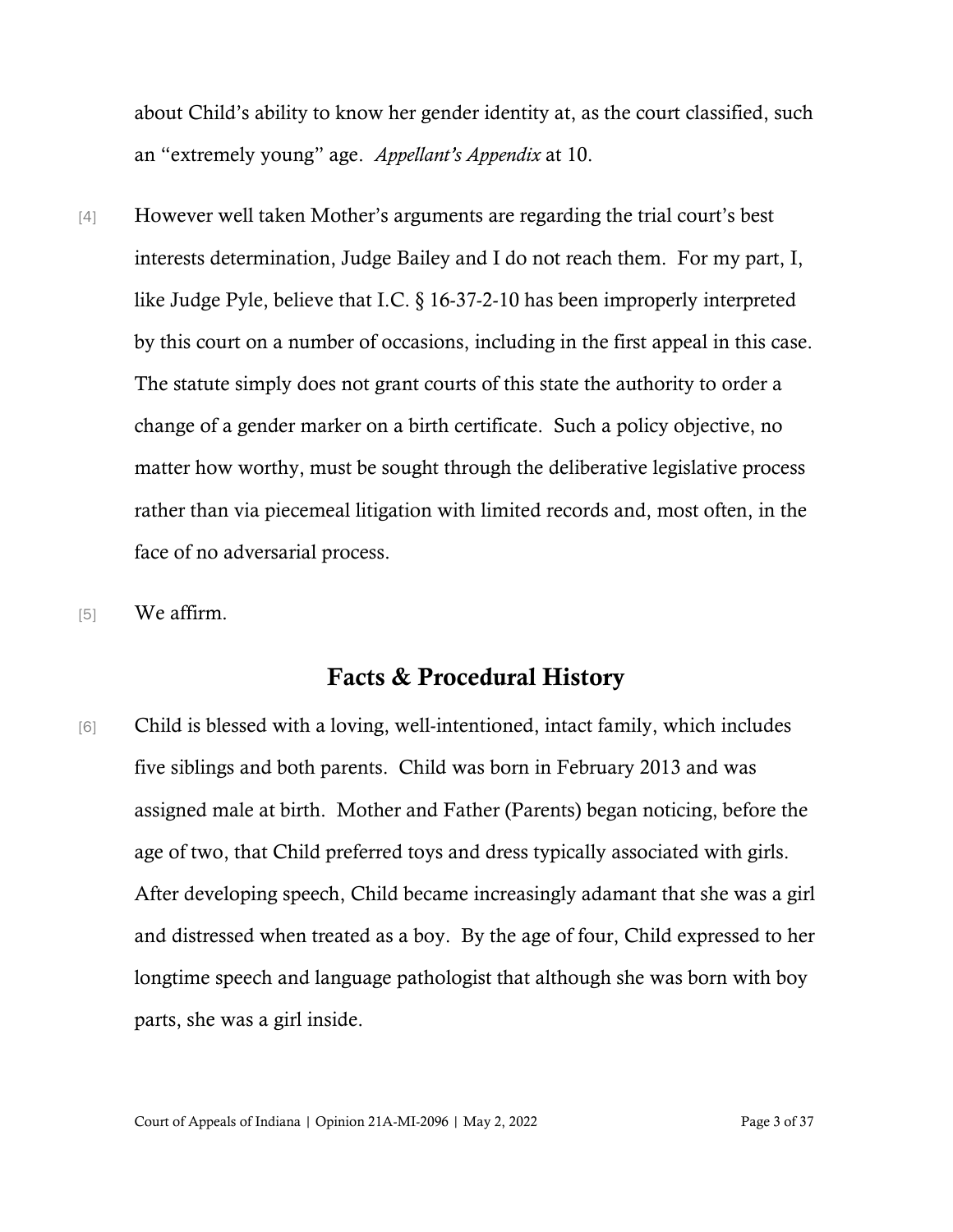- [7] When Child started kindergarten, she was recognized as a girl at home but still presented and treated as a boy at school. Child often avoided using the bathroom at school because she did not feel comfortable in the boys' bathroom. This resulted in her having nearly daily accidents at school. On one occasion when she went into the boys' bathroom, she was yelled at and pushed by older boys and, when she broke down crying, was directed by a teacher to the girls' bathroom. Child panicked and urinated on herself in front of others.
- [8] Parents eventually sought medical advice to figure out how to address Child's gender identity issues. Their first step was discussing the matter with Dr. Thomas Lock with the Developmental Pediatrics Clinic at Riley Hospital for Children, a physician who had been working with the family for some time to address Child's diagnosis as being on the autism spectrum. Dr. Lock referred them to the Riley Hospital for Children Gender Health Program (the Gender Clinic). The family saw Kelly Donahue, PhD, HSPP, a licensed clinical psychologist and co-director of the Gender Clinic. Dr. Donahue evaluated Child in relation to her gender identity and diagnosed her with gender dysphoria.[2](#page-3-0) In consultation with Dr. Donahue and the treatment team at the Gender Clinic, Parents decided, during Child's first grade year, to allow Child to present as female at all times and to use female pronouns in every aspect of

<span id="page-3-0"></span><sup>&</sup>lt;sup>2</sup> Gender dysphoria "refers to psychological distress that results from an incongruence between one's sex assigned at birth and one's gender identity" and "often begins in childhood." https://www.psychiatry.org/patients-families/gender-dysphoria/what-is-gender-dysphoria (last visited March 14, 2022).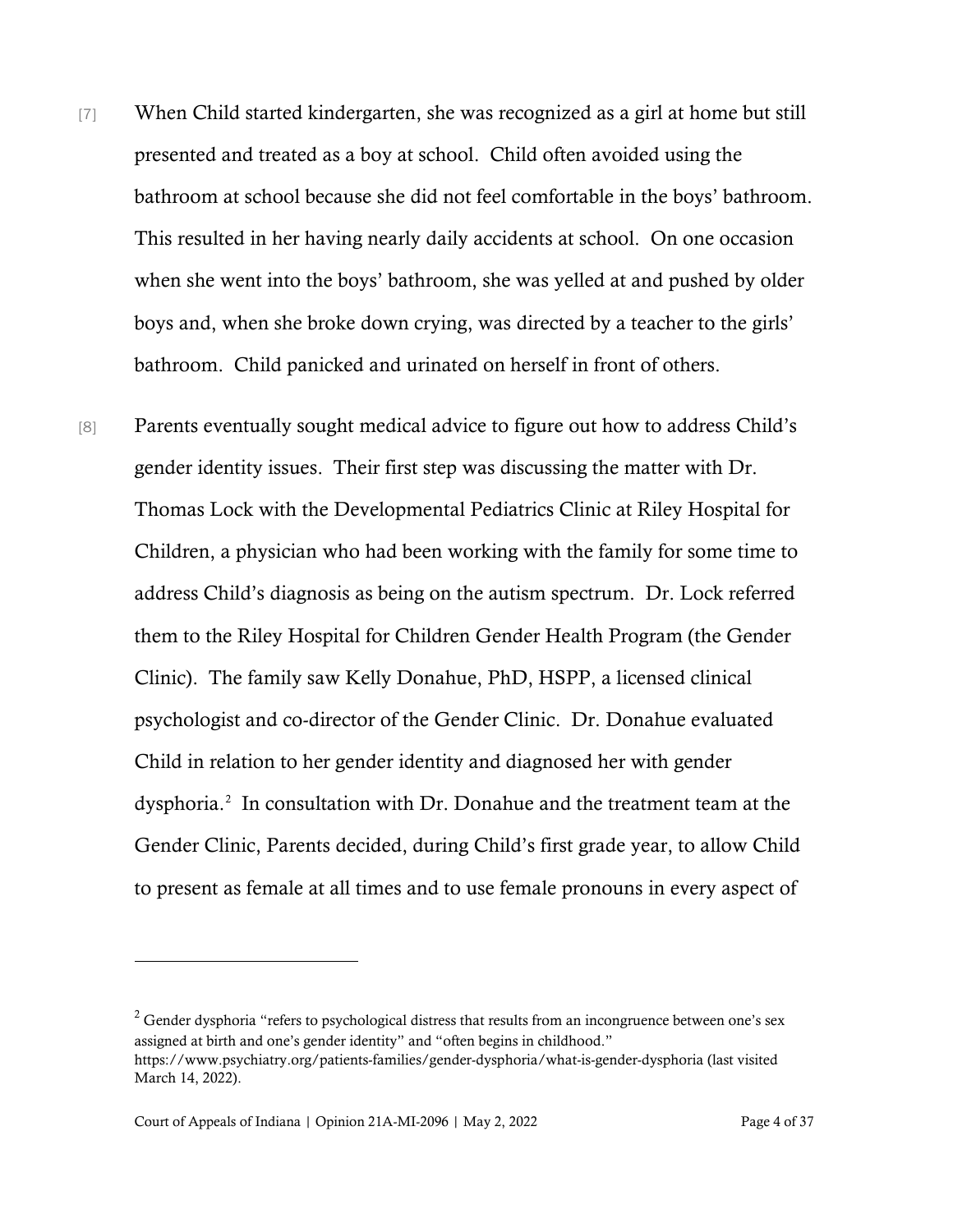her life. Although the school was supportive of Child upon learning that she was a transgender girl, it still required Child, due to her birth certificate, to remain listed as male in school records, which was the main impetus for Mother filing the instant petition on March 4, 2020.

[9] The first evidentiary hearing was held on June 24, 2020. Thereafter, the trial court denied the petition without explanation. Mother successfully appealed, and the case was remanded for a consideration of Child's best interests. At the evidentiary hearing before a new judge on July 13, 2021, the trial court agreed to take the testimony from the 2020 hearing into evidence, as well as the letters submitted from three medical and mental health professionals. Mother also testified again at the second hearing. In addition to the facts set out above, Mother testified regarding Child:

> She, one hundred percent, to her core, is female. It's who she is. I don't understand it. I don't understand the physiological side of it. I don't understand the medical side of it. I'm learning so much through her and working with doctors and what … we need to do to support her. But she is confident in who she is. She doesn't feel bad when she steps out. She doesn't, like I said, she doesn't understand that people think transgender is negative. She kind of sees herself as a unicorn. She's amazing and something different and that's just how she was born. That's who she is.

*Transcript* at 18. Mother noted instances in which Child had been "outed" in Girl Scouts, which "devastated" Child, and while in waiting rooms for medical/dental appointments. *Id*. at 14. Additionally, without the requested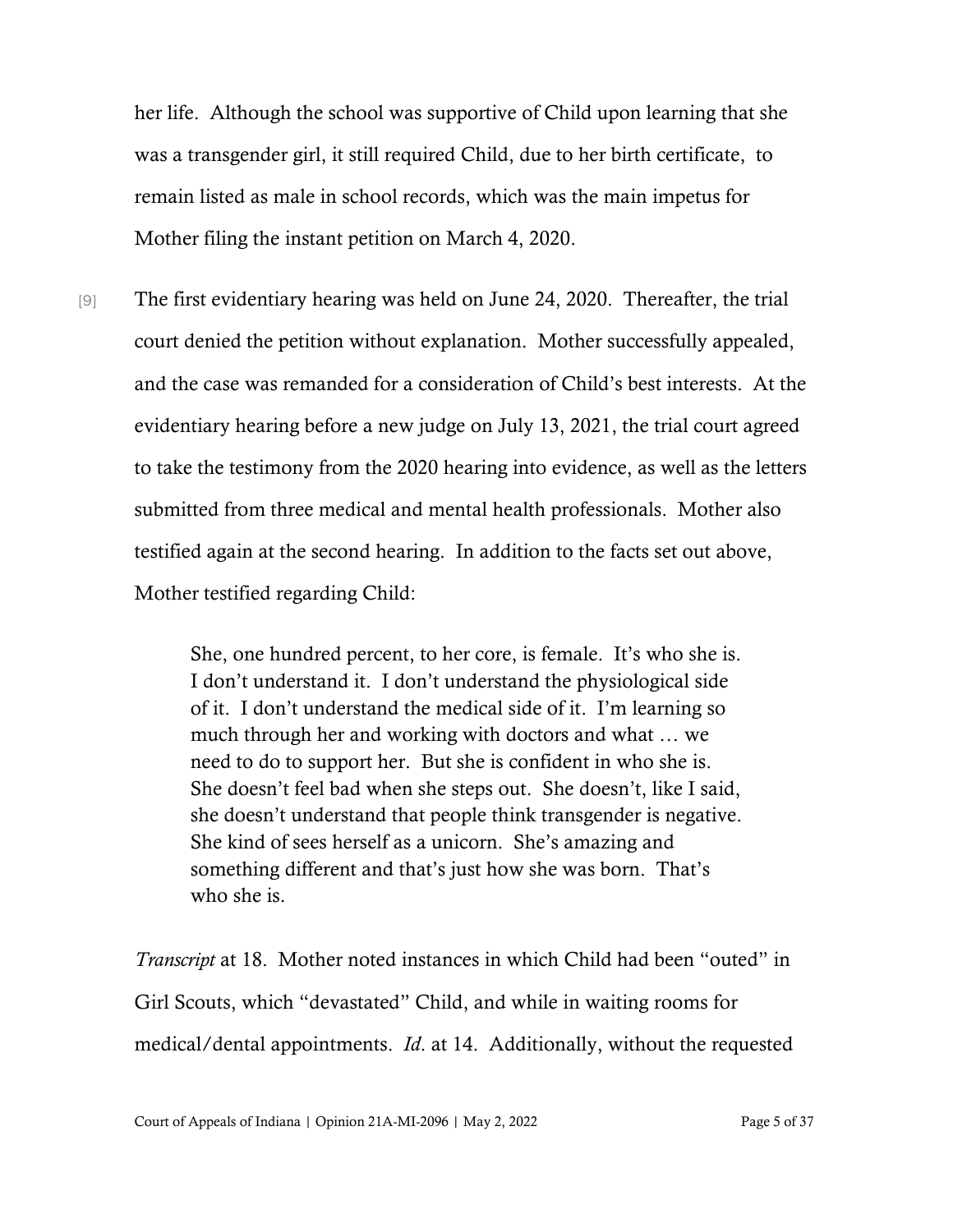gender marker change, Mother indicated that the school intended to exclude Child from using the girls' locker room, which she believed would negatively impact Child's social engagement with peers and her self-esteem. Mother testified that Child wants the gender marker on her birth certificate changed "[m]ore than anything" and asks about it often. *Id*. at 19.

[10] Among the letters submitted to the court was one from Dr. Donahue, noting her diagnosis of Child with gender dysphoria and expressing support for the family's request to legally change Child's gender marker. Dr. Donahue explained:

> Existing research demonstrates that transgender youth whose gender is affirmed through developmentally appropriate social (e.g., name or gender marker change) and/or medical interventions show more positive mental health outcomes. When transgender youth desire these interventions but cannot access them, they are [at] greater risk for negative mental health outcomes, including suicide. While [Child] has the full support of her family, her legal gender marker of "male" has created difficulties for her and distress in certain school situations and in medical settings. I believe the family's request to legally change [Child's] gender marker to "female" is in the best interest of the child at this time and will likely serve to protect her from additional future harm.

*Appendix* at 28.

[11] At the conclusion of the hearing, the trial court acknowledged that Child "presents like a girl" and that "I would have otherwise thought that she was a girl." *Transcript* at 29. While the trial court believed Mother to be "a really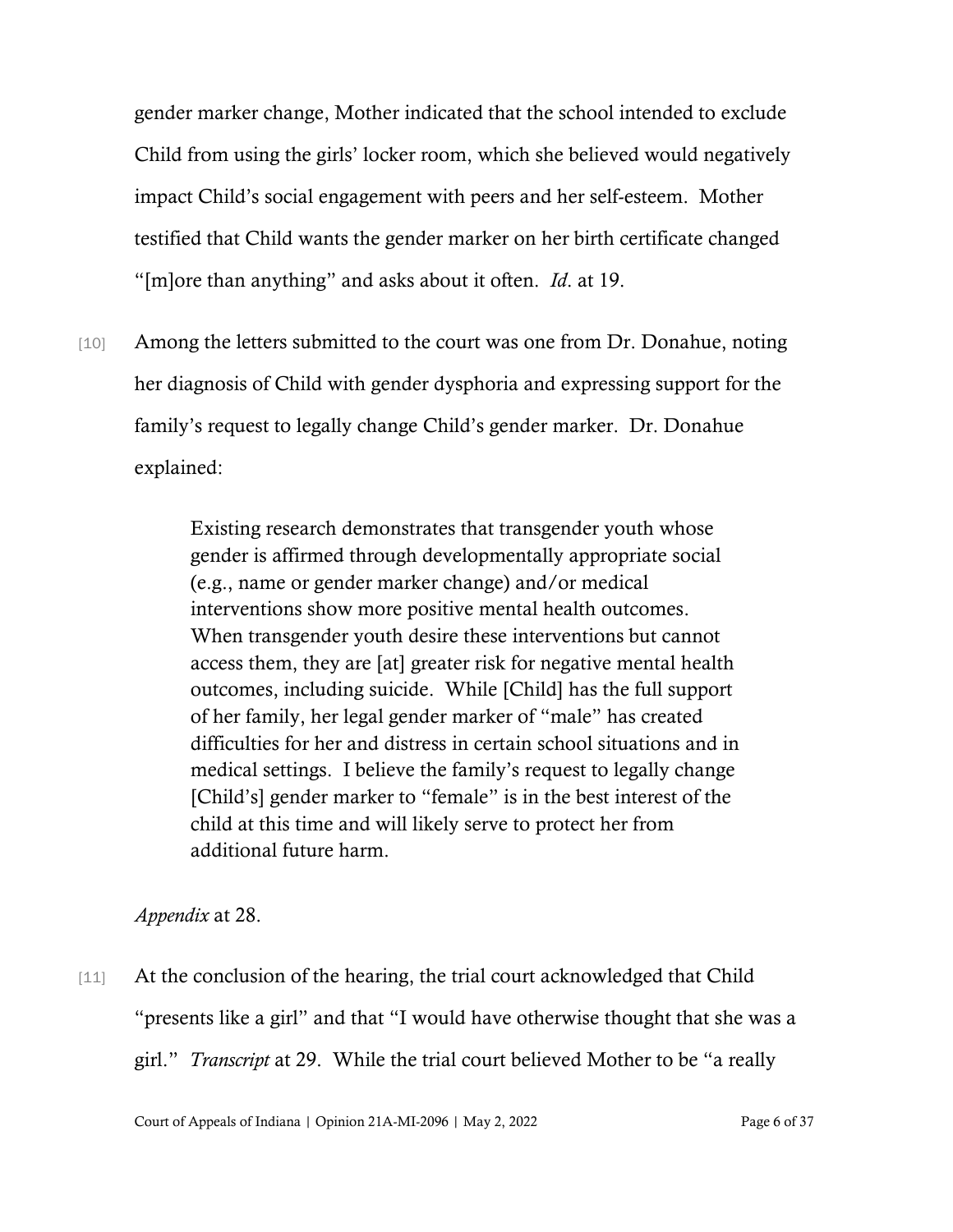good parent," the court queried how a gender marker change for an eight-yearold, who had not yet reached puberty, would be in their best interests. *Id*. at 25. Further, the court observed that Child had not been the victim of any hate crimes and that the issues she had encountered, though "difficult," had not been "showstoppers right now." *Id*. at 29. After further dialog with Mother's counsel, the trial court took the matter under advisement.

- [12] Later that week, on July 19, 2021, the trial court denied the petition. Among other things, the court found Child's age to be "extremely young" and Mother's wishes as a "very loving and caring parent" to be based "more on a mother's speculation and future worry than on current conditions." *Appendix* at 10. The court noted that Child is "loved and accepted" in her home and thriving in Girl Scouts (except for one incident with another child) and that the school is providing a private bathroom for Child to use to avoid any confusion with other children. *Id*. at 10-11. Ultimately, the trial court determined that it could not make a finding that granting the petition would be in Child's best interests.
- [13] After an unsuccessful motion to correct error, Mother now appeals.

### Discussion & Decision

[14] Mother contends that the trial court abused its discretion by relying on its own assumptions rather than the evidence presented through her testimony and the letters from Child's medical providers, particularly Dr. Donahue's expert opinion. Mother asserts that the trial court's order "thwarts the reasoned decision of a 'very good parent' instead of deferring to it. And it refuses relief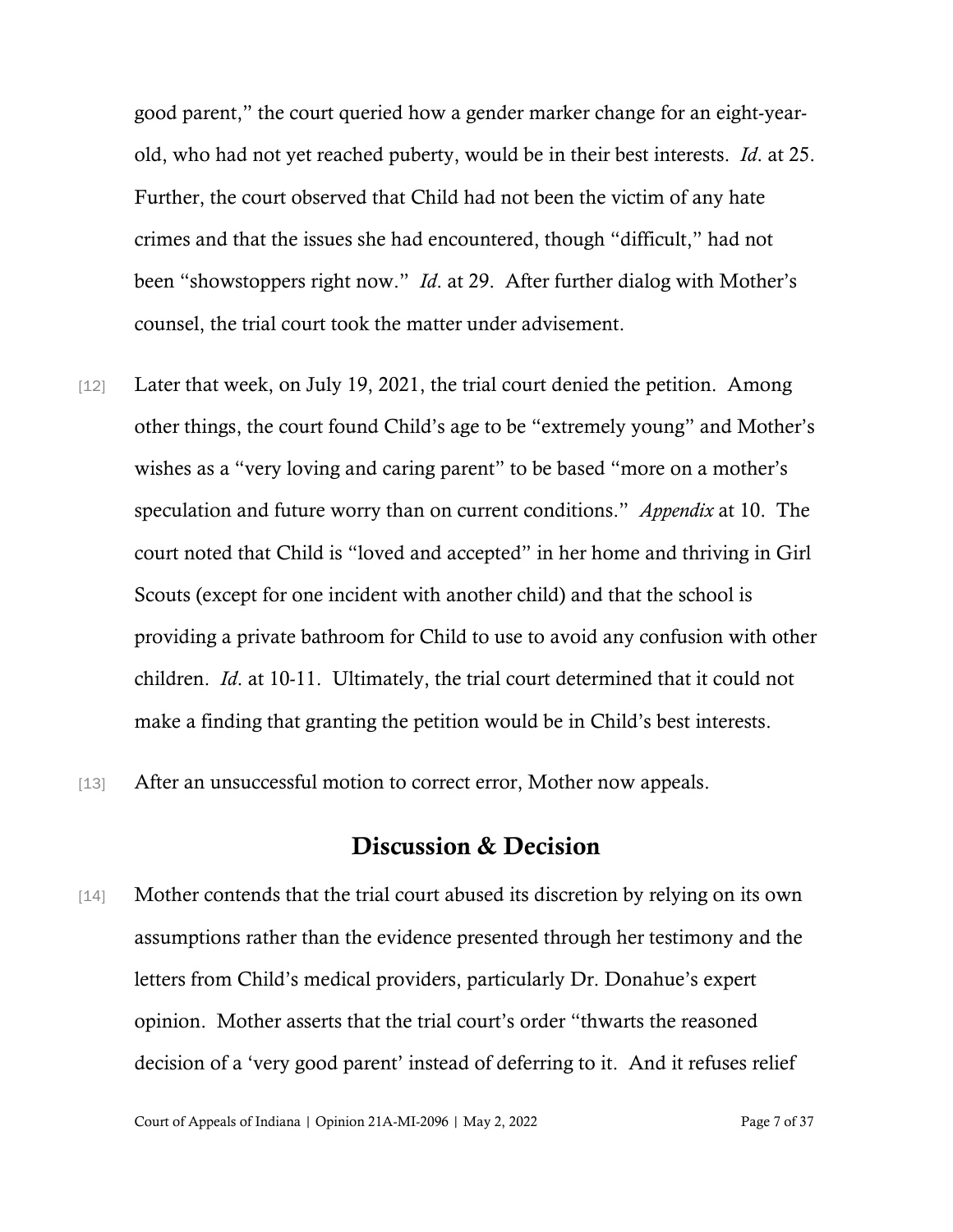that will increase [Child's] safety and wellbeing when her current and future welfare should be the chief concern." *Appellant's Brief* at 11.

- [15] Mother's arguments regarding Child's best interests are compelling. But I cannot overlook the fact that this court made an improper lane change beginning in 2014, as highlighted by Judge Pyle's dissent in this case's first appeal.
- [16] **I.C.** § 16-37-2-10 provides:

(a) As used in this section, "DNA test" means an identification process in which the unique genetic code of an individual that is carried by the individual's deoxyribonucleic acid (DNA) is compared with the genetic codes of another individual.

(b) The state department may make additions to or corrections in a certificate of birth on receipt of adequate documentary evidence, including the results of a DNA test under subsection (c) or a paternity affidavit executed under section 2.1 of this chapter.

(c) The state department may make an addition to a birth certificate based on the results of a DNA test only if:

(1) a father is not named on the birth certificate; and

(2) a citation to this subsection as the authority for the addition is noted on the birth certificate.

Court of Appeals of Indiana | Opinion 21A-MI-2096 | May 2, 2022 Page 8 of 37 Focusing on only the first clause of subsection (b) and essentially ignoring the rest of the statute, panels of this court have held that Indiana courts have the statutory authority to grant requests for gender marker changes on birth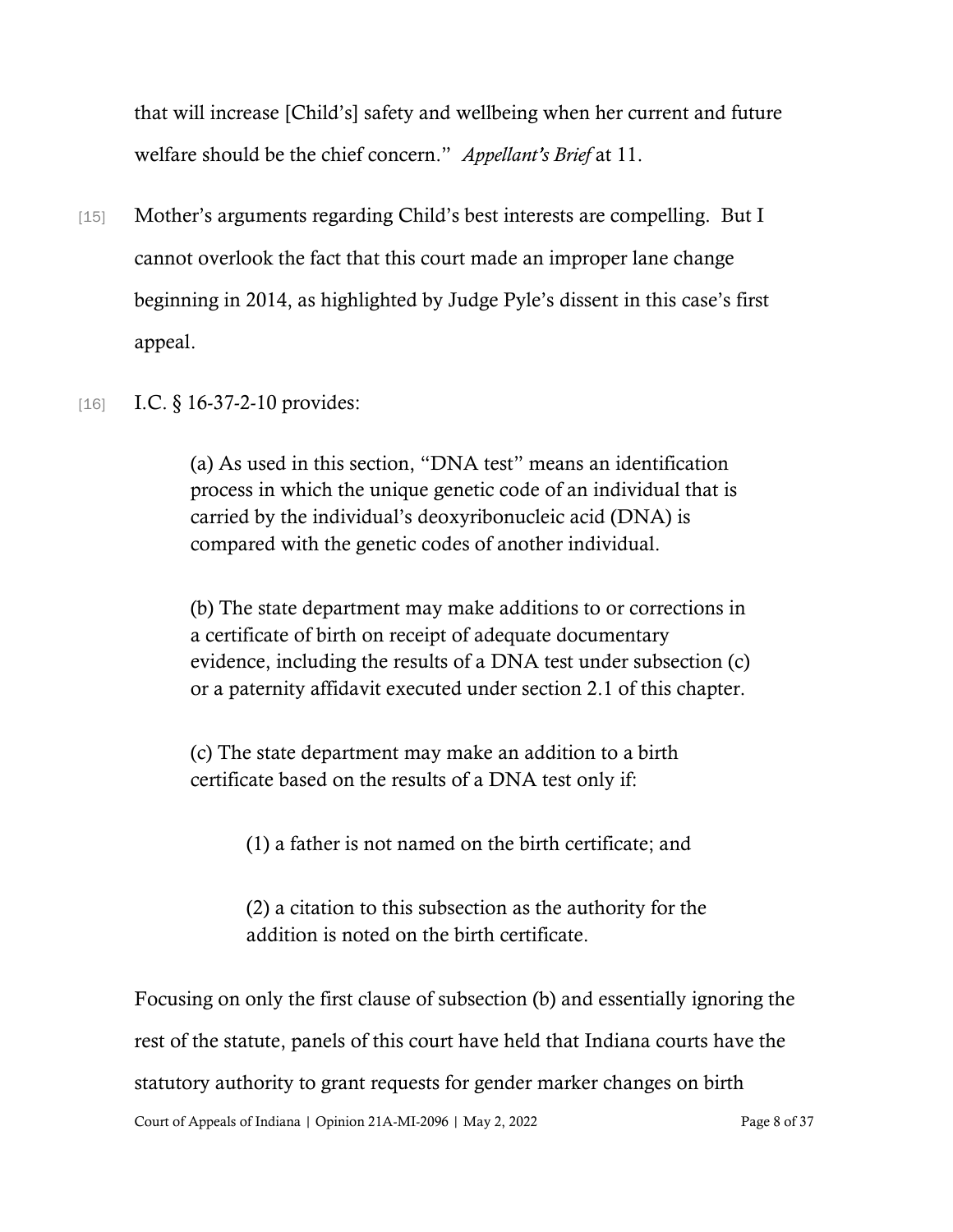certificates. *See In re Petition for Change of Birth Certificate*, 22 N.E.3d 707 (Ind. Ct. App. 2014) (the seminal case involving an adult petitioner); *Matter of R.E*., 142 N.E.3d 1045, 1052 (Ind. Ct. App. 2020) (holding that adult petitioner need only show that request to change gender marker on birth certificate is made in good faith and not for a fraudulent or unlawful purpose); *Matter of A.B.*, 164 N.E.3d at 169-71 (first case to hold that a parent has the authority – under the "broad" language of the statute and in light of the "fundamental right of parents to make important decisions for their minor children" – to file such a petition on behalf of their minor child and adopting a best interests standard); *see also In re A.L*., 81 N.E.3d 283, 285 (Ind. Ct. App. 2017) (holding that there is no statutory requirement to publish notice of intent to change one's gender marker).<sup>[3](#page-8-0)</sup>

[17] In his recent plurality opinion in *In re H.S.*, 175 N.E.3d 1184 (Ind. Ct. App. 2021), *trans. denied*, Judge Bailey outlined the cases dealing with gender marker changes and noted the legislature's continued inaction to address this emerging area of law. *Id*. at 1186-87. He also recognized Judge's Pyle's strong dissent in *Matter of A.B.*, in which Judge Pyle opined that our court had "strayed into an area reserved for our General Assembly." 164 N.E.3d at 171 (citing Ind. Const. art. 4, § 1 (reserving legislative power for the General Assembly)). Unwilling to

<span id="page-8-0"></span><sup>3</sup> I acknowledge my seemingly inconsistent concurrence in *In re A.L*., which reversed and remanded with instructions for the trial court to, among other things, grant the petition for change of the adult petitioner's gender marker. The relevant issue presented on appeal was whether the trial court could require the petitioner to publish notice of the intended gender marker change. 81 N.E.3d at 285.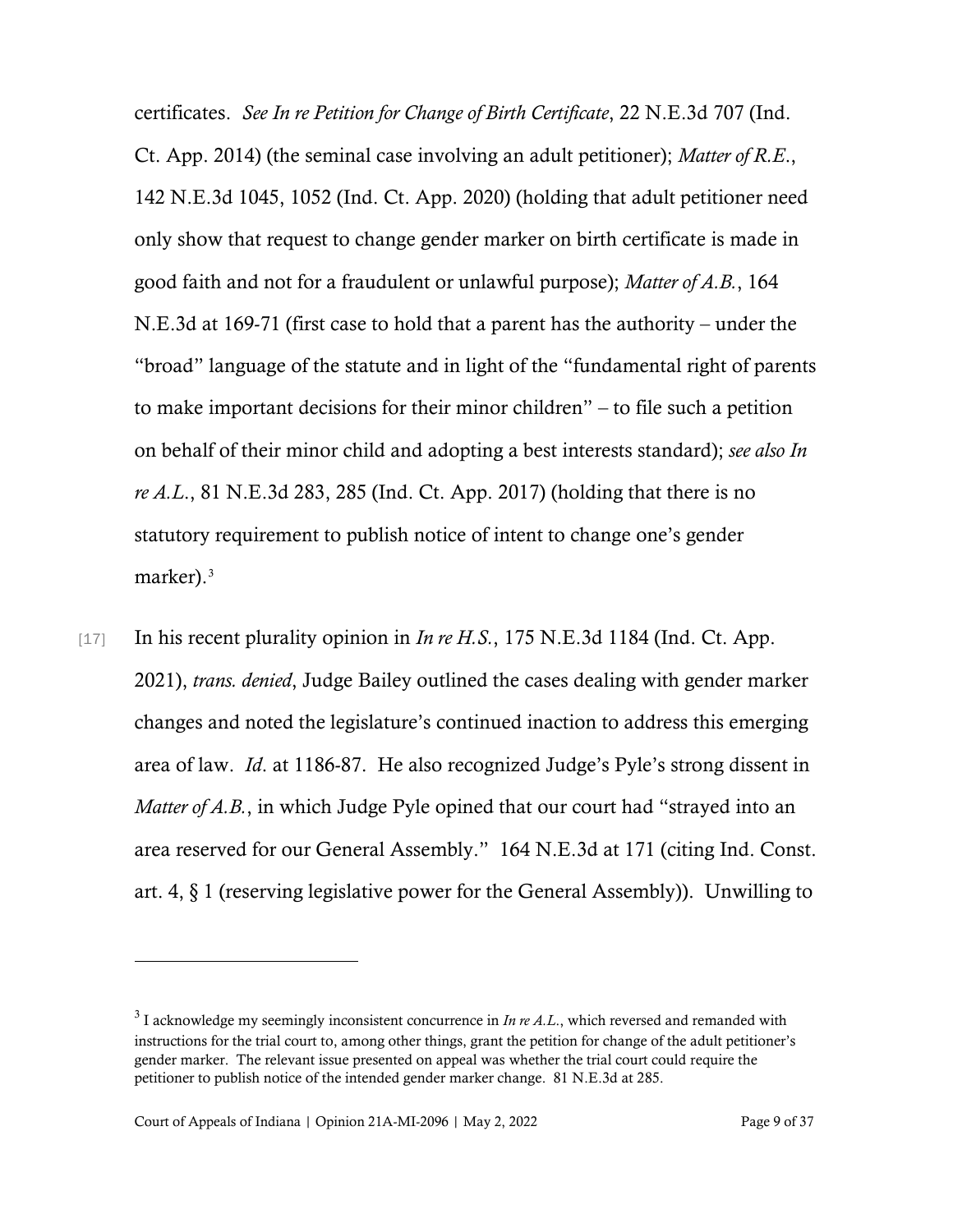go so far as holding that I.C. § 16-37-2-10 applies to a parent seeking a gender marker change for their minor child, Judge Bailey concluded:

The generic statutory provision has served as a vehicle with enough flexibility to permit its ready application to the gender marker choice of a competent adult. Nevertheless, the statutory flexibility applicable to adults has reached a point of inelasticity where the issue concerns children. And assuming the statute has application when a parent seeks a change of gender marker for a child, its streamlined (essentially unquestioned) application to a child would ignore the State's interest in the child's wellbeing. In my view, any application to a child must be accompanied by a best interests analysis.

*In re H.S*., 175 N.E.3d at 1188. Judge Bailey then affirmed the trial court's determination that H.S.'s mother had not presented sufficient evidence establishing that a gender marker change was in H.S.'s best interests.<sup>[4](#page-9-0)</sup> Id.

[18] Judge Pyle, concurring in result with opinion, referenced his dissent in *Matter of A.B.* and stated, "I do not believe statutory authority exists for the judiciary to invent a procedure for changing a minor's gender marker to reflect gender

<span id="page-9-0"></span> $4$  In dissent, Judge Crone argued that a best interests analysis applies to petitions filed by parents for a change of their children's gender marker and that the totality of a child's medical history is highly relevant in making this assessment. He found certain of the trial court's findings, on which it denied the petition, to be "blatant and biased overgeneralizations" rather than specific findings based on the evidence. *In re H.S*., 175 N.E.3d at 1190. Additionally, he believed the trial court discounted the parents' testimony and their child's wishes, misrepresented the record, and ignored letters from H.S.'s physician and mental health counselor. Judge Crone found the record "more than sufficient to support the granting of [the] petition" and found the trial court's failure to do so to be "a blatant abuse of the trial court's discretion." *Id*. at 1193.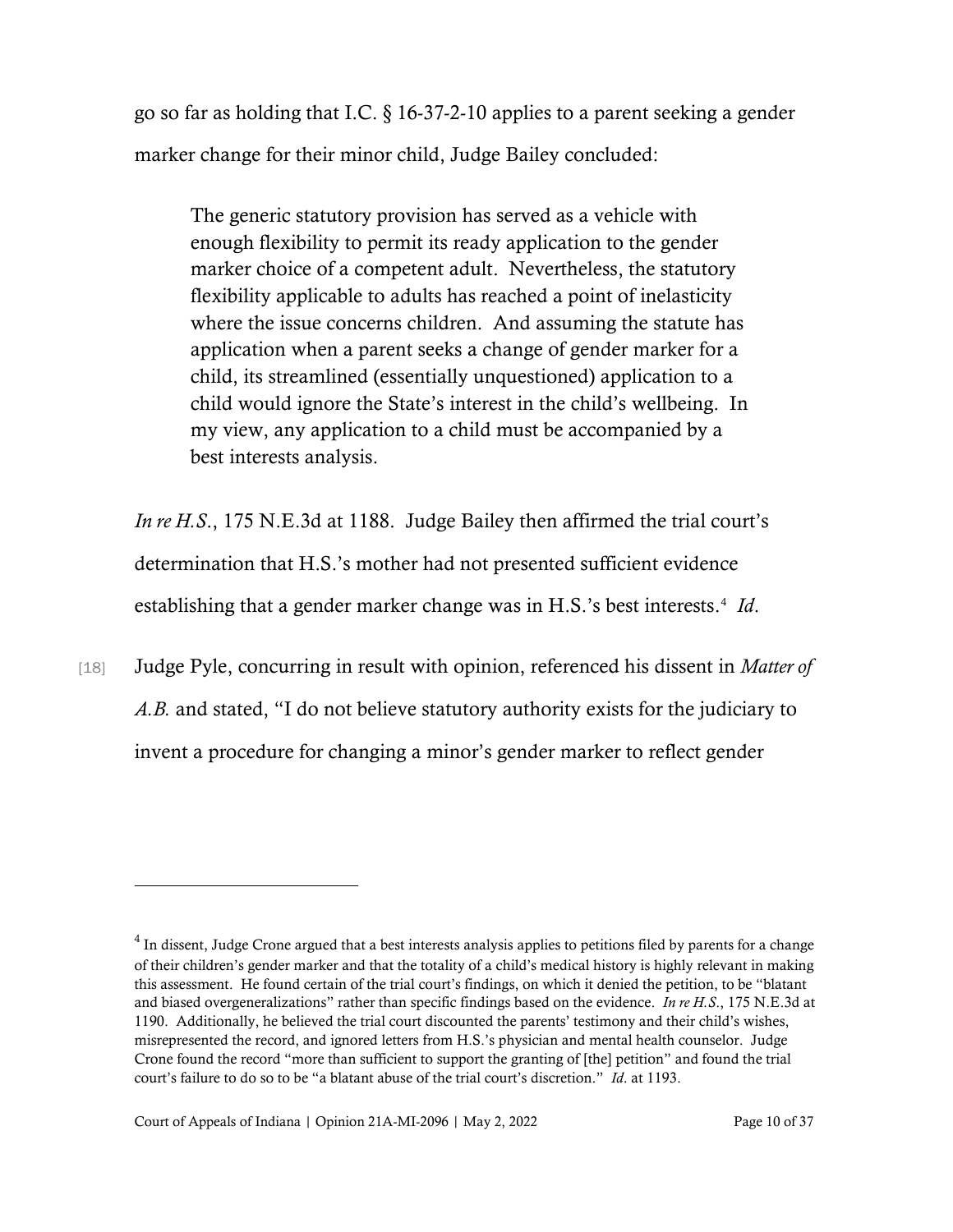identity and presentation." *In re H.S*., 175 N.E.3d at 1188. In his dissent in *Matter of A.B.*, Judge Pyle explained:

A plain reading of the text [of I.C. § 16-37-2-10] reveals that this section has nothing to do with amending a birth certificate to reflect a parent's desire to change a minor child's gender to reflect their gender identity and presentation. *In re S.H*., 984 N.E.2d 630, 635 (Ind. 2013) (when a statute is unambiguous, courts apply its plain and ordinary meaning without enlarging or restricting the obvious intent of the legislature). This section clearly applies *only* to the use of DNA testing or other documentary evidence in order to establish paternity for the purpose of including the proper parent's name on a child's birth certificate. I see no other way to read this statute. The assertion that a name change and the addition of a parent's name to a birth certificate is "commensurate" with changing a child's gender, ignores the fact that there is no statutory authority to do what my colleagues have ordered.

My colleagues also imply, without citation to authority, that the Fourteenth Amendment provides a fundamental right for parents to seek a change in the gender of their children to reflect their gender identity. Instead, the majority provides a series of examples where the General Assembly has enacted statutes reflecting areas where parents make important decisions for their minor children. *See* Ind. Code § 31-17-5-1 (statute governing grandparent visitation); Ind. Code § 31-32-5-1 (parental waiver of juvenile rights); Ind. Code § 20-33-2-9 (withdrawing child from school); and Ind. Code § 22-2-18-33 ([now expired statute that governed] parental permission for extended working hours). The distinction between each of these examples and this case is, ironically, the heart of the matter: the absence of any statute authorizing trial courts to order a change of gender reflecting a minor child's gender identity.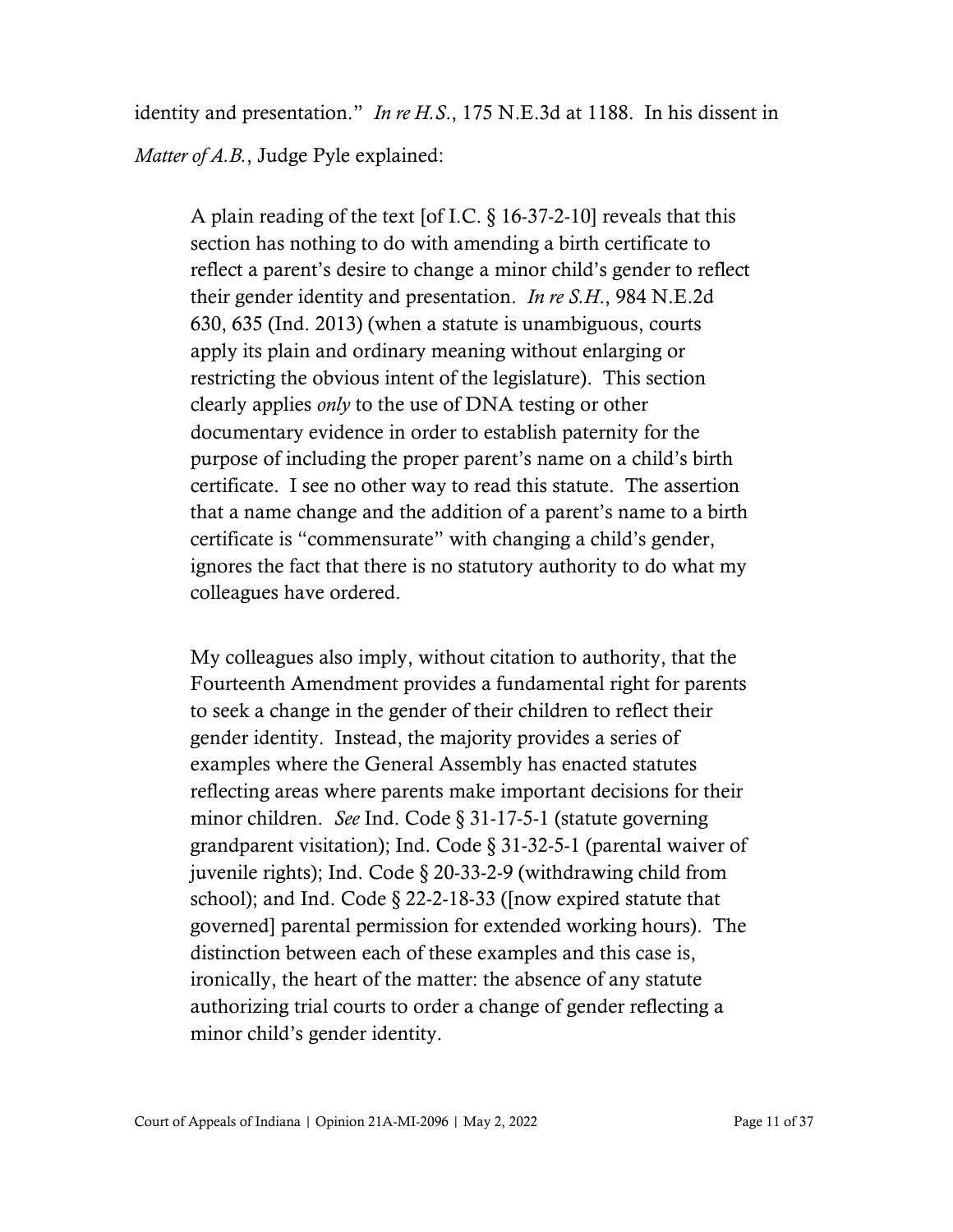Finally, my colleagues suggest that trial courts should use Indiana's name change statute to assess whether to grant a petition to change a minor child's gender for gender identity purposes. I respectfully submit that this proposition is also outside of our bailiwick as judicial officers. The General Assembly has provided a mechanism for a minor's name change when it enacted INDIANA CODE § 34-28-2-4. However, the statute contains no language that it intended the name change statute to be used as a shoehorn for a change of gender to reflect gender identity. Again, the shoe does not fit.

Allowing for a change of a gender marker on a birth certificate may be a worthy policy objective. However, it is not an objective that should be achieved through the courts. This remedy must be sought through the legislative branch. In the General Assembly, hearings can be held, testimony from experts may be heard, input from the public sought, and language may be carefully crafted to fit the desired need. Our court should not rely upon a limited appellate record to bootstrap a statute in order to achieve a policy objective; instead, the legislature, which is in session, should be the cobbler of the mechanism to seek a gender marker change on a birth certificate. Respectfully, I believe that the decisions handed down in this case, *In re Birth Certificate*, 22 N.E.3d 707, and *Matter of R.E.*, 142 N.E.3d 1045 improperly expand judicial authority into an area where none presently exists.

*Matter of A.B.*, 164 N.E.3d at 172-73 (emphasis in original). Thus, in Judge Pyle's view, the plain language of I.C. § 16-37-2-10 does not provide Indiana trial courts with the authority to grant petitions to amend gender markers on birth certificates, whether for an adult or a child.

[19] Further, in response to Judge Crone's suggestion of legislative acquiescence, Judge Pyle observed:

Court of Appeals of Indiana | Opinion 21A-MI-2096 | May 2, 2022 Page 12 of 37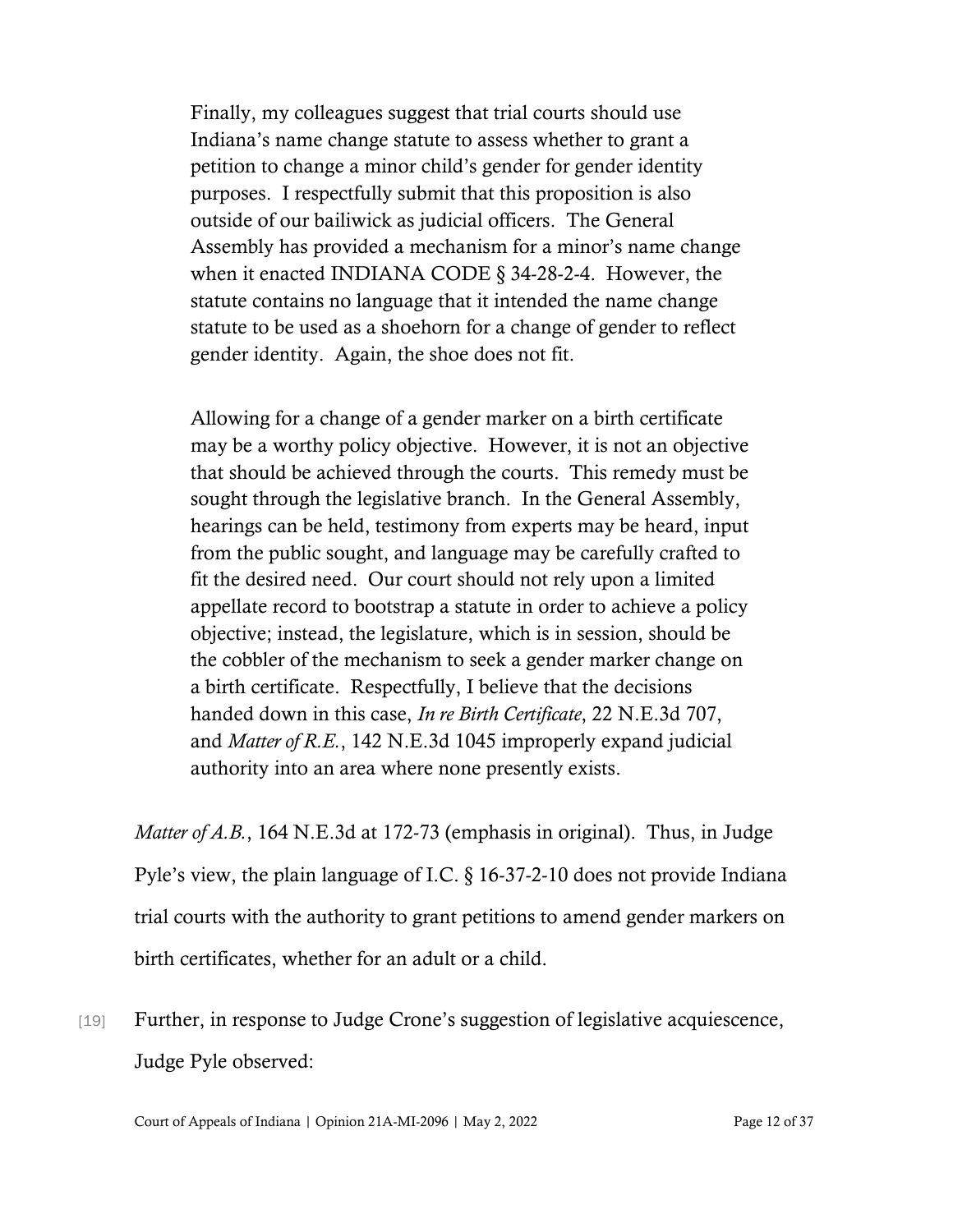Legislative acquiescence is a well-established doctrine of judicial interpretation, especially if used by the Indiana Supreme Court, wherein the judiciary's interpretation of a statute, accompanied by substantial legislative inaction for a considerable time, "may be understood to signify the General Assembly's acquiescence and agreement with the judicial interpretation." *Fraley v. Minger*, 829 N.E.2d 476, 492 (Ind. 2005). However, legislative acquiescence is inapplicable when a statute is unambiguous. *Allen v. Allen*, 54 N.E.3d 344 (Ind. 2016) (an unambiguous statute needs no interpretation). Because a plain reading of INDIANA CODE § 16-37-2-10 shows it only applies to the use of DNA testing or other documentary evidence in order to establish paternity for the purpose of including the proper parent's name on a child's birth certificate, the General Assembly's inaction is irrelevant.

*In re H.S*., 175 N.E.3d at 1188 n.4.

- [20] The plurality opinion in *In re H.S*., handed down last August, put the issue squarely before the Indiana Supreme Court for the first time, as transfer had not been sought in any of the earlier gender marker cases. The Court, however, denied transfer in a vote of 3-2. 178 N.E.3d 798 (Ind. 2021) (order denying transfer with Chief Justice Rush and Justice David voting to grant). Thus, we remain a divided court on this issue without guidance from our Supreme Court or any action from the General Assembly, the body that is responsible for legislating a remedy, if any, in this context.
- [21] As recognized by Judge Pyle and, again, recently by our Supreme Court, "only the General Assembly can make the law." *WTHR-TV v. Hamilton Se. Sch*., 178 N.E.3d 1187, 1192 (Ind. 2022). I agree with Judge Pyle that the plain language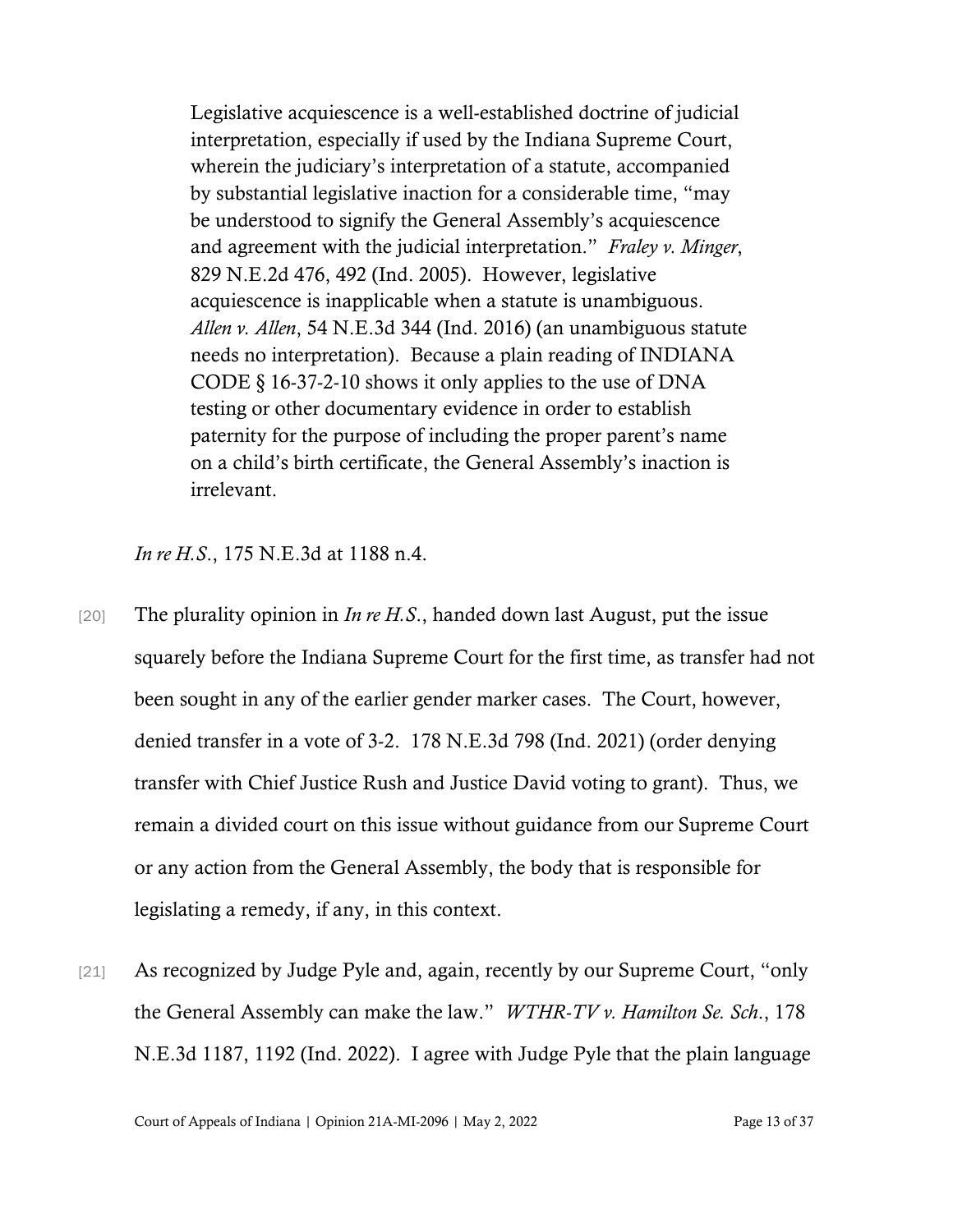of I.C. § 16-37-2-10 "clearly applies *only* to the use of DNA testing or other documentary evidence in order to establish paternity for the purpose of including the proper parent's name on a child's birth certificate." *Matter of A.B.*, 164 N.E.3d at 172 (emphasis in original). Starting with *In re Birth Certificate* in 2014, this court essentially amended the statute in order to permit individuals – first adults and then parents on behalf of their minor children – to petition for gender marker changes. This went far beyond the plain language and clear intent of I.C. § 16-37-2-10, a statute which has not been amended by the legislature since 1995, and improperly ventured into legislating. *See Abbott v. State*, No. 21S-PL-347, slip op. at 12 (Ind. March 29, 2022) ("'The job of this Court is to interpret, not legislate, the statutes before it,' and 'we exercise caution so as not to add words' to a statute where none exist.") (cleaned up) (quoting *ESPN, Inc. v. Univ. of Notre Dame Police Dep't*, 62 N.E.3d 1192, 1200 (Ind. 2016) and *West v. Off. of Ind. Sec'y of State*, 54 N.E.3d 349, 353 (Ind. 2016)).

[22] In light of this second plurality opinion in less than a year, I urge the Supreme Court to speak on this matter, which has divided this court and resulted, unfortunately, in unpredictability for petitioners who earnestly desire a remedy. In my view, the mechanism for such a change, no matter how vital to certain members of our society, must be crafted by the General Assembly.

[23] **Affirmed.** 

Bailey, J., concurs in result with opinion.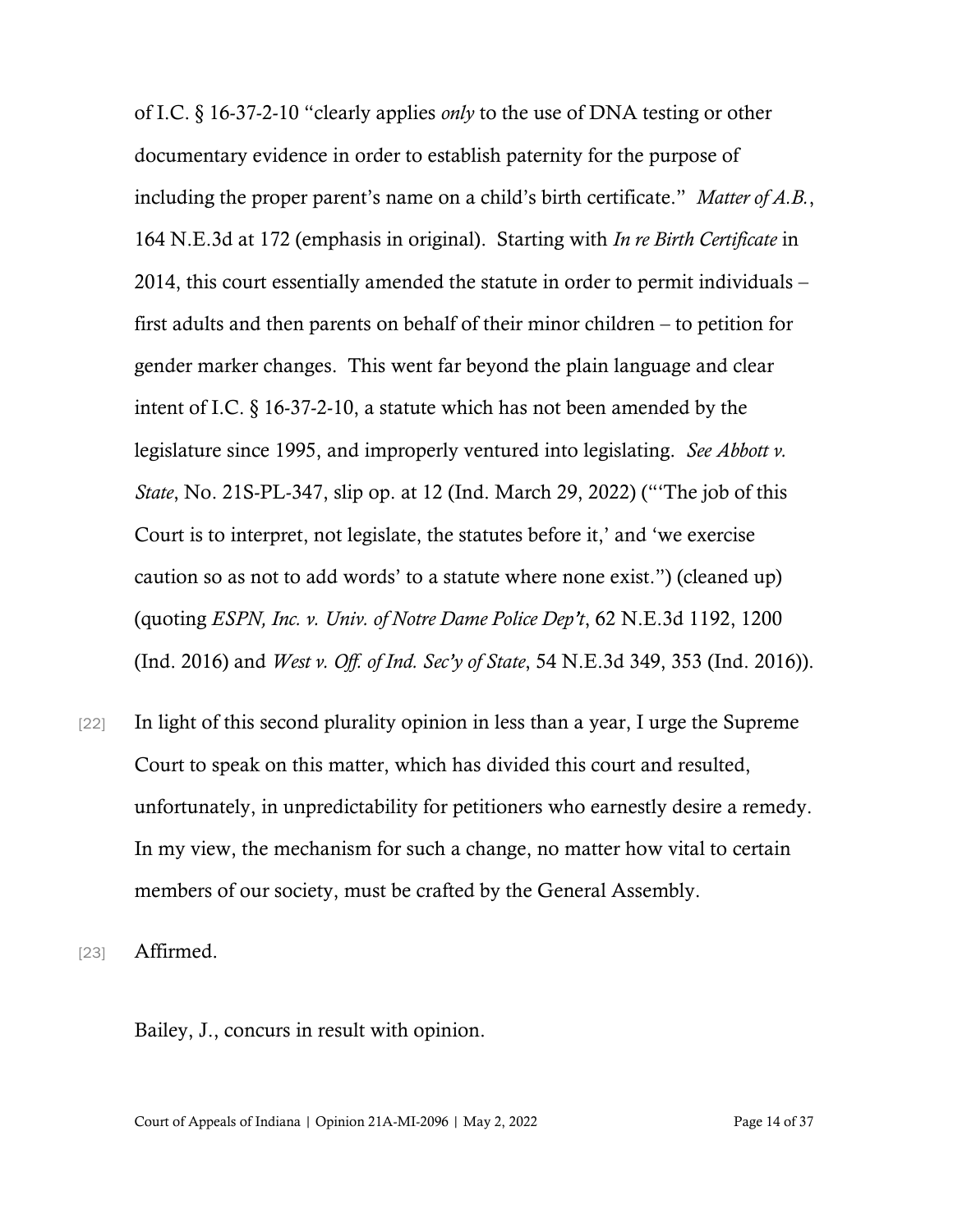Mathias, J., dissents with opinion.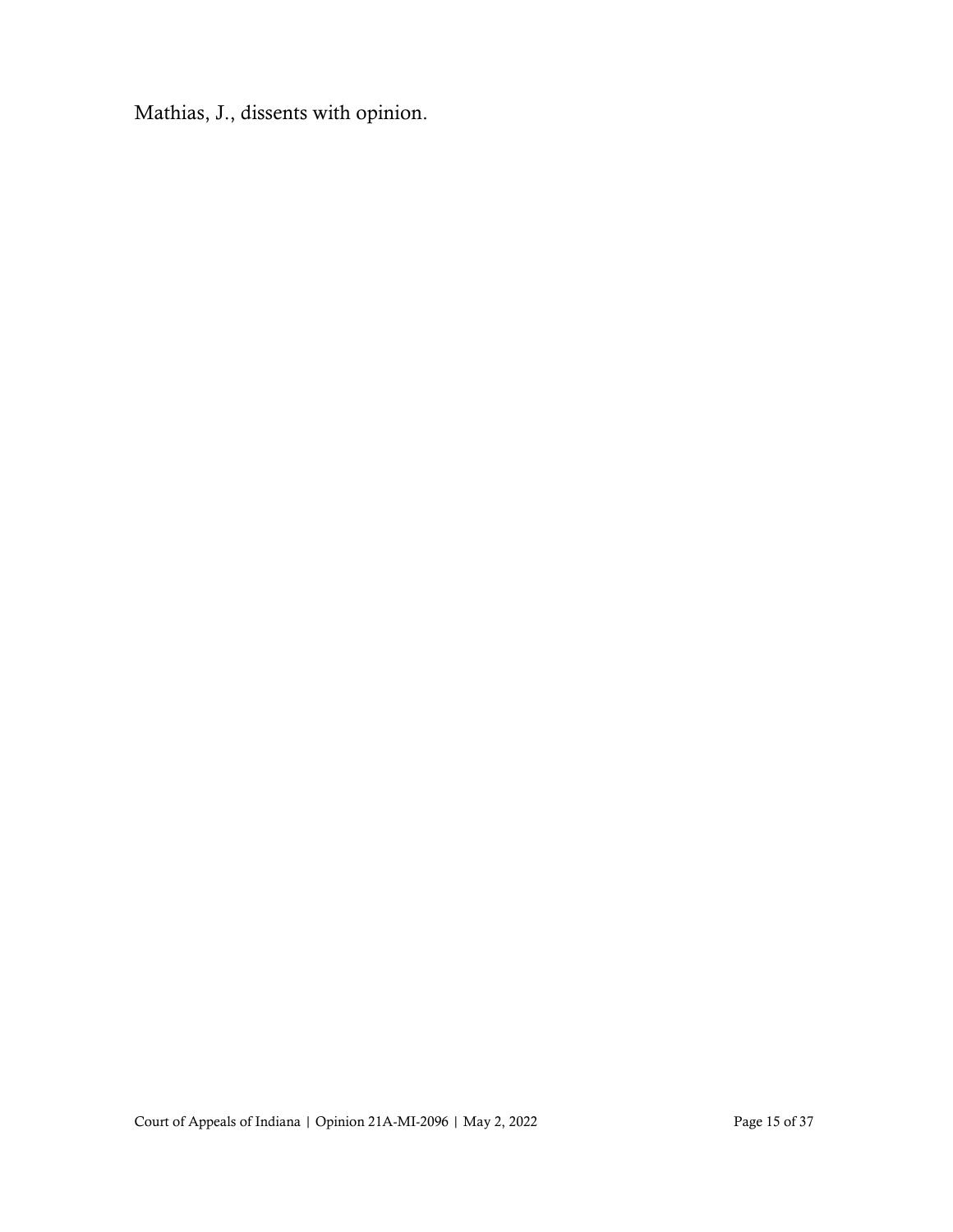# IN THE COURT OF APPEALS OF INDIANA

| IN RE: THE CHANGE OF |
|----------------------|
| <b>GENDER OF:</b>    |
| O.J.G.S.,            |
| A Minor,             |
| S.G.S.               |
| Appellant.           |

Court of Appeals Case No. 21A-MI-2096

#### [24] Bailey, Judge, concurring in result.

[25] I agree with the contention of my colleague authoring the lead opinion that Indiana Code Section 16-37-2-10 does not provide trial courts with the authority to order the registrar of the division of vital statistics within the Indiana Department of Health to change the gender marker on a birth certificate of a child. I also agree with my dissenting colleague that a remedy for a harm should exist in these circumstances and that an equitable action has great appeal. That said, I write separately because I conclude than an equitable action cannot accomplish the desired objective where the best interests of a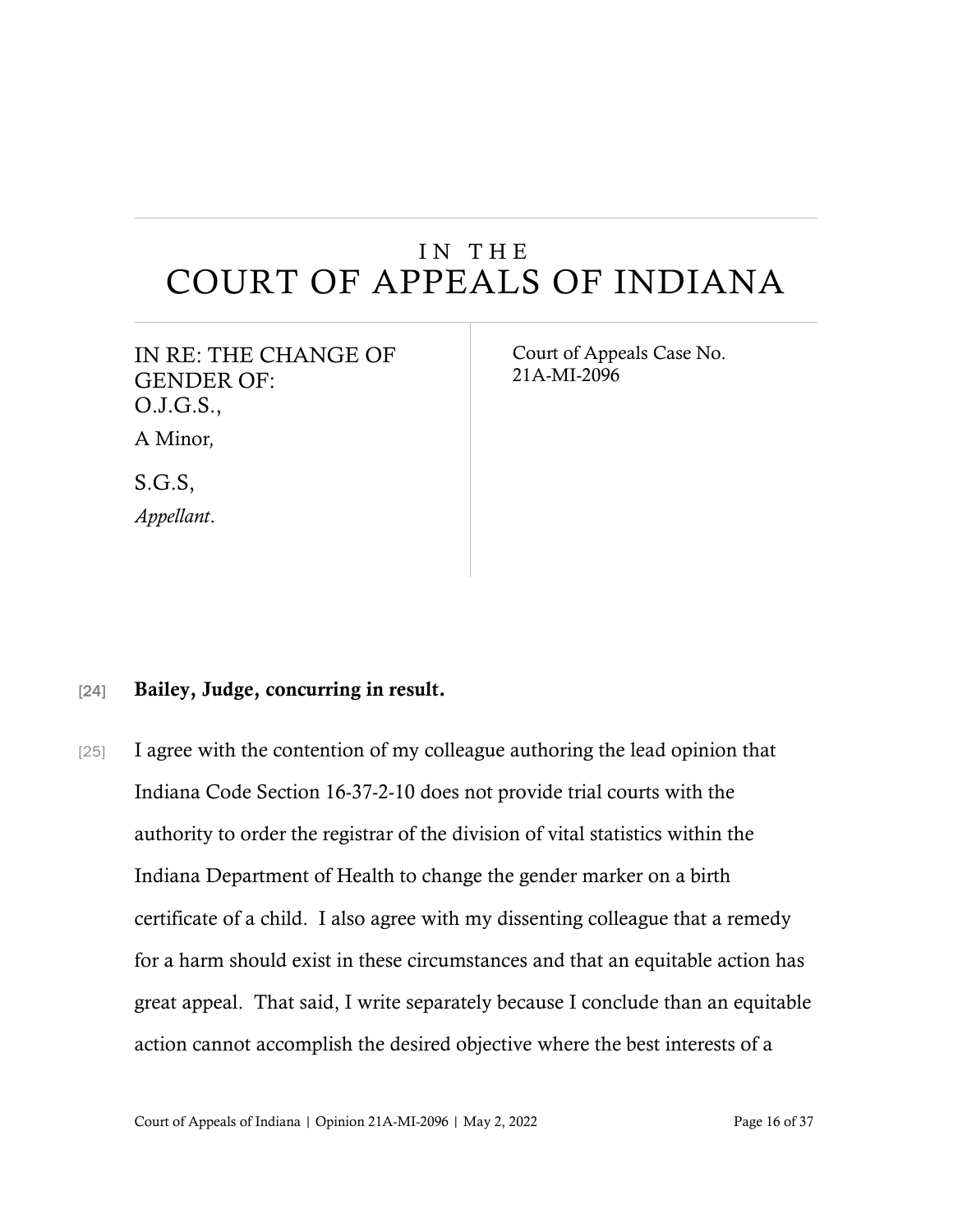child must be demonstrated yet there is absolutely no statutory framework giving context to that requirement.

[26] I have previously stated my view that the generic language of Indiana Code Section 16-37-2-10 does not confer upon a parent an unopposable statutory right to secure a gender marker change without a showing of best interests of the child:

> The generic statutory provision has served as a vehicle with enough flexibility to permit its ready application to the gender marker choice of a competent adult. Nevertheless, the statutory flexibility applicable to adults has reached a point of inelasticity where the issue concerns children. And assuming the statute has application when a parent seeks a change of gender marker for a child, its streamlined (essentially unquestioned) application to a child would ignore the State's interest in the child's wellbeing. In my view, any application to a child must be accompanied by a best interests analysis.

*In re. H.S.*, 175 N.E.3d 1184, 1188 (Ind. Ct. App. 2021), *trans. denied*. At the time of authoring that lead opinion, I hoped that our Legislature would hasten to address these gender issues. That was not to happen.

[27] Without question, a fit parent has a constitutional right to direct the upbringing of a child. In *Matter of A.B.*, 164 N.E.3d 167, 169 (Ind. Ct. App. 2021), we answered the question of "whether a parent has the authority to ask a court to amend the gender marker on a minor child's birth certificate" in the affirmative.

> "[T]he Fourteenth Amendment to the United States Constitution protects the traditional right of parents to establish a home and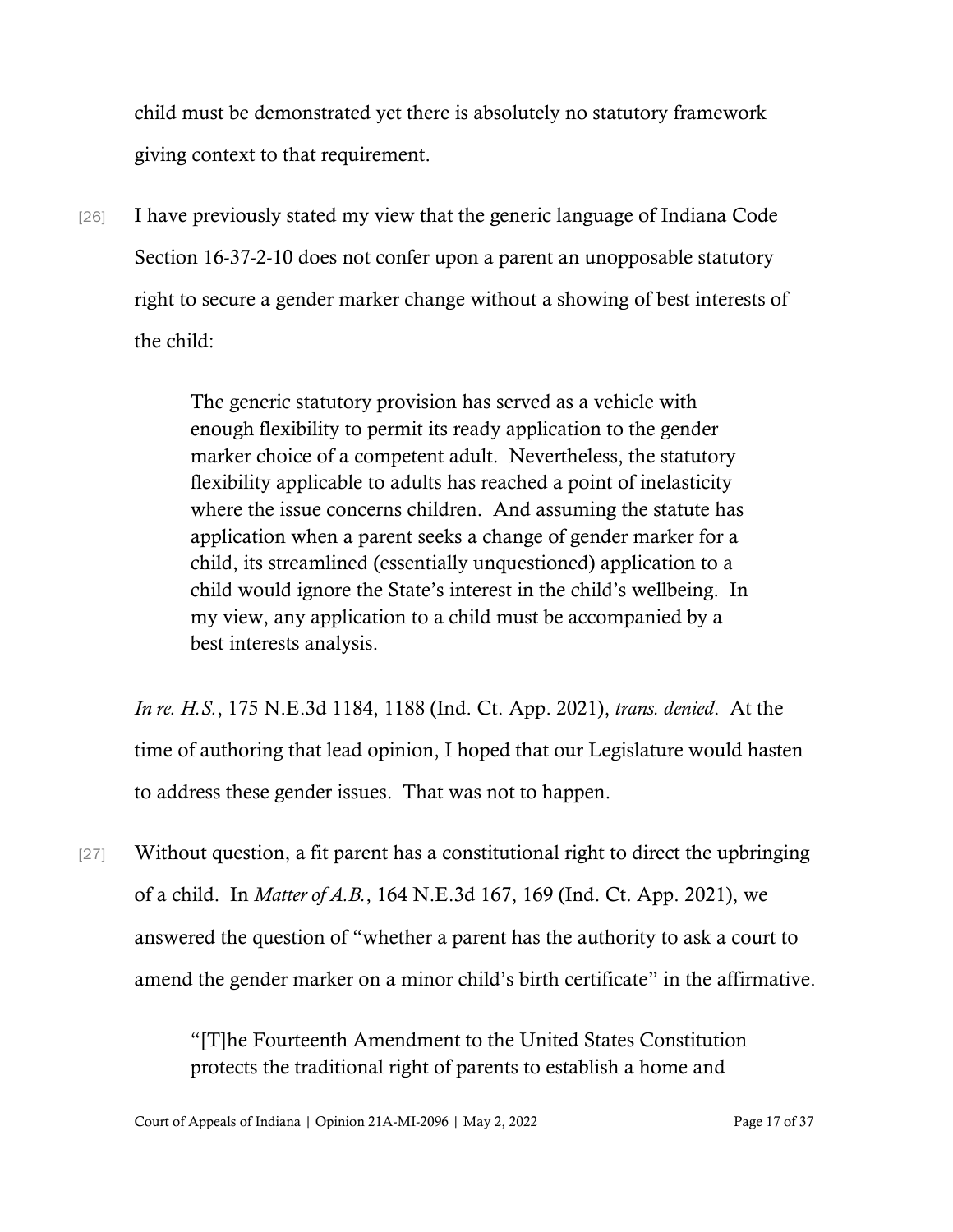raise their children." *In re Adoption of O.R.*, 16 N.E.3d 965, 972 (Ind. 2014). "A parent's interest in the care, custody, and control of his or her children is 'perhaps the oldest of the fundamental liberty interests.'" *Id.* (quoting *Troxel v. Granville*, 530 U.S. 57, 65, 120 S. Ct. 2054, 2060, 147 L.Ed.2d 49 (2000)). It follows that parents have a "fundamental right" to make decisions concerning the care of their children. *Troxel*, 530 U.S. at 66, 120 S. Ct. at 2060. The fundamental right of parents to make important decisions for their minor children is reflected in a variety of statutes. . . . Indiana law recognizes parents' authority to make decisions for a child that may have substantial or permanent effects on the child's life.

*Matter of A.B.*, 164 N.E.3d at 169-70. Certainly, a parent has the prerogative to treat a child in accordance with the child's expressed gender identity, and to take actions to foster like responses from others in the child's environment. However, the parent's initiation of a lawsuit seeking to change the sex designation on the birth certificate to align with the child's gender identity does not constitute intrusion by the State into the realm of family life. At most, any State infringement took place at the time of birth recordation and was not inconsistent with the physical characteristics that were observed at that time.

[28] A parent is subject to the requirement of reporting a live birth in the State of Indiana. *See* Ind. Code § 16-37-2-2 (requiring a person in attendance at a live birth to file a certificate of birth with the local health officer or, if there was no person in attendance at the birth, requiring one of the parents to file a certificate of birth). The information to be included is prescribed by Indiana Code Section 16-37-2-9, and the local health officer is required to make a "permanent record"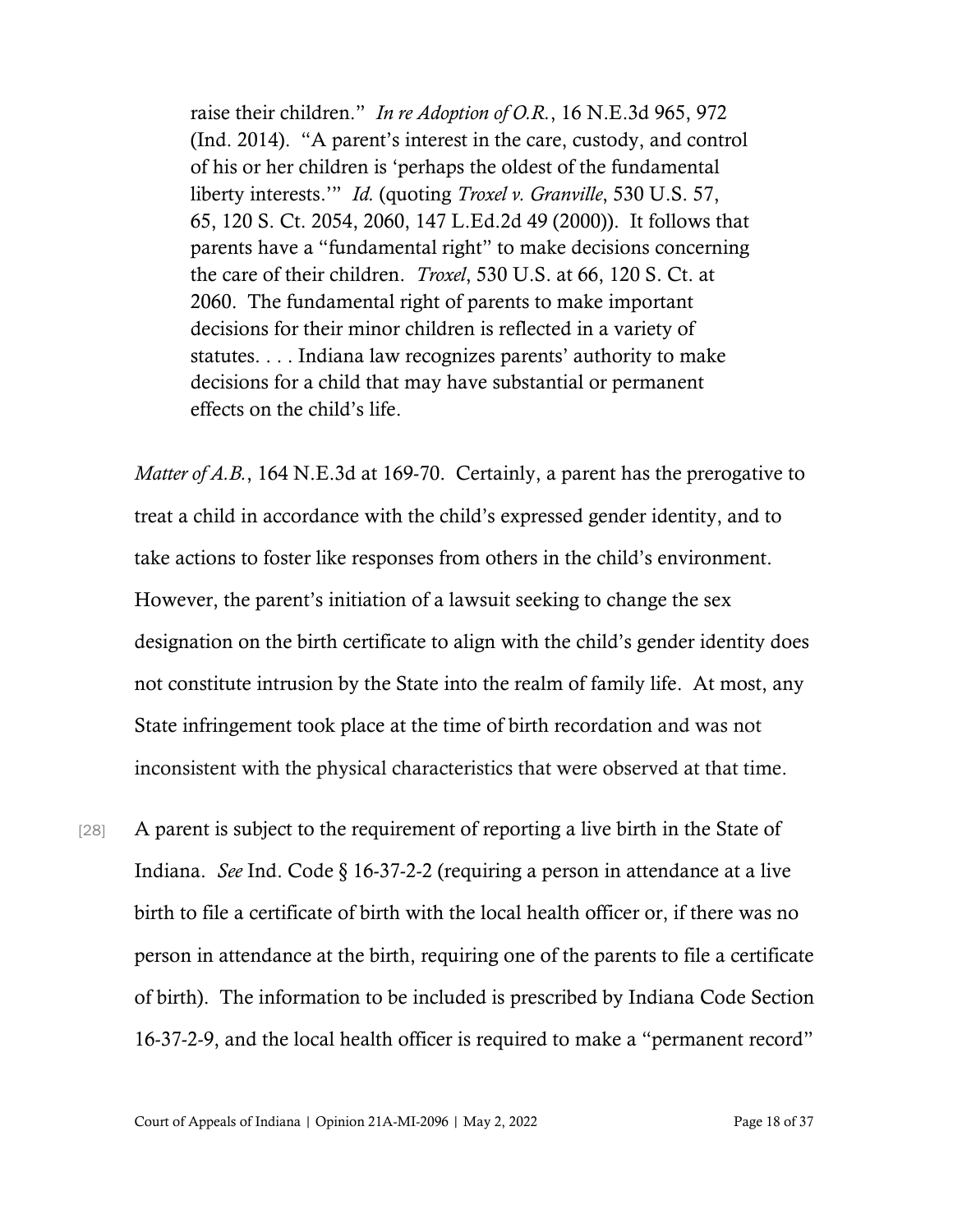of, among other things, the "sex" of the child.<sup>[5](#page-18-0)</sup> Records pertaining to vital statistics must be maintained by "the employee in charge of the division of the state department administering the system of vital statistics … known as the state registrar." I.C. § 16-37-1-2. To the extent that the duty to report a live birth represents an intrusion into family life, it occurred at birth.<sup>[6](#page-18-1)</sup> A parent who wishes to initiate a change to the reported information is not being subjected to unwanted State action at that juncture; rather, the parent is affirmatively requesting State action. He or she is then faced with the reality that there is no statutory mechanism for directing the state registrar to make the desired change.

[29] Once a parent exercises parental authority to request a gender marker change – something not prohibited by statute – the trial court simply has no statutory framework for granting or denying the request. Because the State has an interest in the wellbeing of its minor citizenry, a parent would be unable to obtain equitable reformation of a birth certificate, in my opinion, absent a showing of the best interests of the child. Here, in particular, there is ample

<span id="page-18-0"></span><sup>5</sup> This designation represents an observation of the physical characteristics present at the time of birth. The designated "sex" of the child at birth is not equivalent to development of gender identity, which may or may not be consistent with the birth attendant's sex designation. As an example, the State of Idaho defines "sex" as "the immutable biological and physiological characteristics, specifically the chromosomes and internal and external reproductive anatomy, genetically determined at conception and generally recognizable at birth, that define an individual as male or female." ID St. § 39-245A(3).

<span id="page-18-1"></span><sup>&</sup>lt;sup>6</sup> The statutory requirement of recordation of births is not intended as a restriction of parental rights. "It has been held that statutes requiring the filing of births, deaths, and marriages are enacted by the state in exercise of the police power of the state to prevent the spread of contagious diseases, and generally to promote the public health and welfare; that within its legitimate objects and purposes such a record is proper evidence. However, such a statute does not interfere with private rights or create a new rule of evidence." *Steele v. Campbell*, 118 Ind. App. 549, 552, 82 N.E.2d 274, 275 (1948) (citing *Brotherhood of Painters, Decorators and Paperhangers of America v. Barton, et al.*, 46 Ind. App. 160, 168, 92 N.E. 64, 67 (1910)).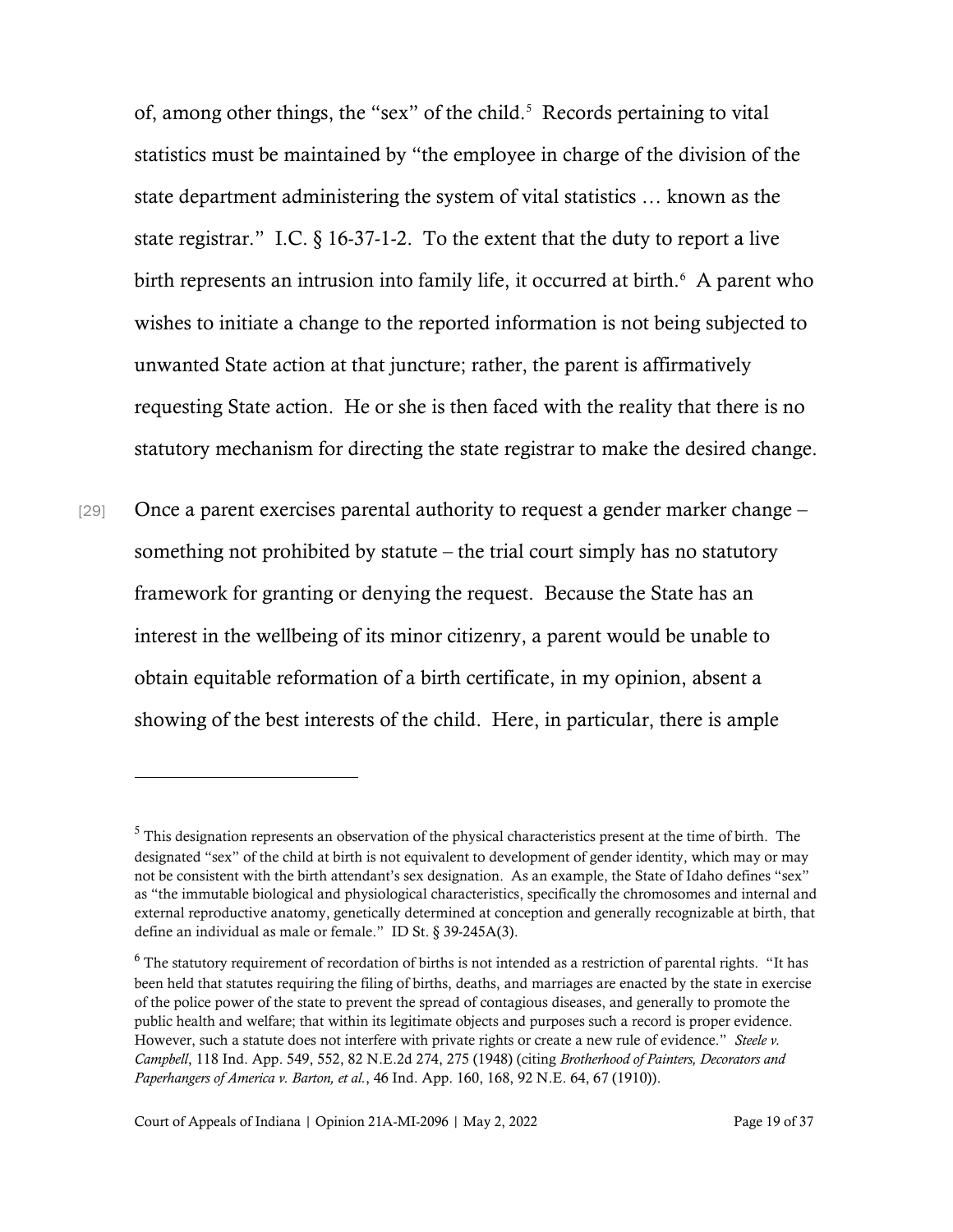evidence, albeit without the benefit of notice to the State and an opportunity to be heard, that a gender marker change is consistent with the family's wishes and the child's best interests as understood by the child's medical providers. Logically, a trial court would welcome an independent evaluation of a child's psychological makeup and the sincerity of the child's and parent's expressed wishes. But we simply have no statutory context. At bottom, a parent has the right to ask, but no right to order the registrar to effect a change, absent an error in the designated sex of the child at the time of birth.

[30] Absent a statutory framework, I vote to affirm the trial court's denial of the petition for a gender marker change.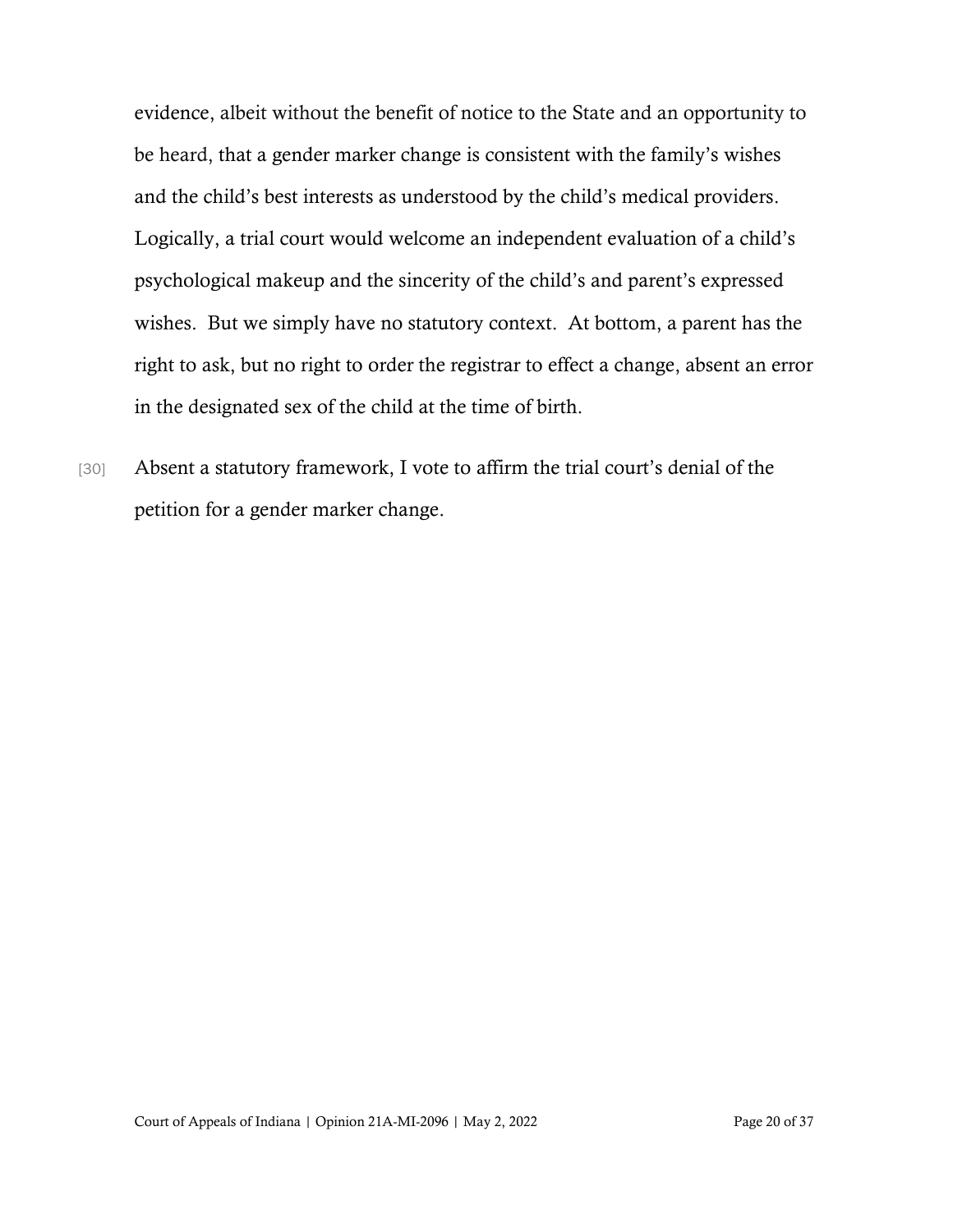## IN THE COURT OF APPEALS OF INDIANA

IN RE: THE CHANGE OF GENDER OF: O.J.G.S., A Minor*,* 

Court of Appeals Case No. 21A-MI-2096

Appellant.

S.G.S,

#### Mathias, Judge, dissenting.

[31] This case is about "Child" who has known she is, and has expressed her fervent desire to be recognized as, a girl since she was two years old. She is not alone. She is part of a large population across the nation who find themselves to be Lesbian, Gay, Bisexual, Transgender, Queer or Questioning, Intersex, Asexual, or other (LGBTQIA+). Specifically, Child is transgender, and Child has many contemporaries in Indiana. According to the most recent statistics, over 38,000 Hoosiers identify as transgender, with an overall LGBTQIA+ population in Indiana of approximately 306,000 Hoosiers.[7](#page-20-0) This case, therefore, has very real

<span id="page-20-0"></span> $7$  According to Gallup data collected from 2012 through 2017, approximately 4.5% of adults in the United States identify as LGBT. The Williams Inst., UCLA School of Law, *LGBT Demographic Data Interactive*, https://williamsinstitute.law.ucla.edu/visualization/lgbt-stats/?topic=LGBT#density (Jan. 2019). The same data approximate that Indiana is in line with that national figure, with 4.5% of adult Hoosiers identifying as LGBT. *Id.* (selecting Indiana). An IUPUI professor analyzing the Gallup data in February 2019 stated that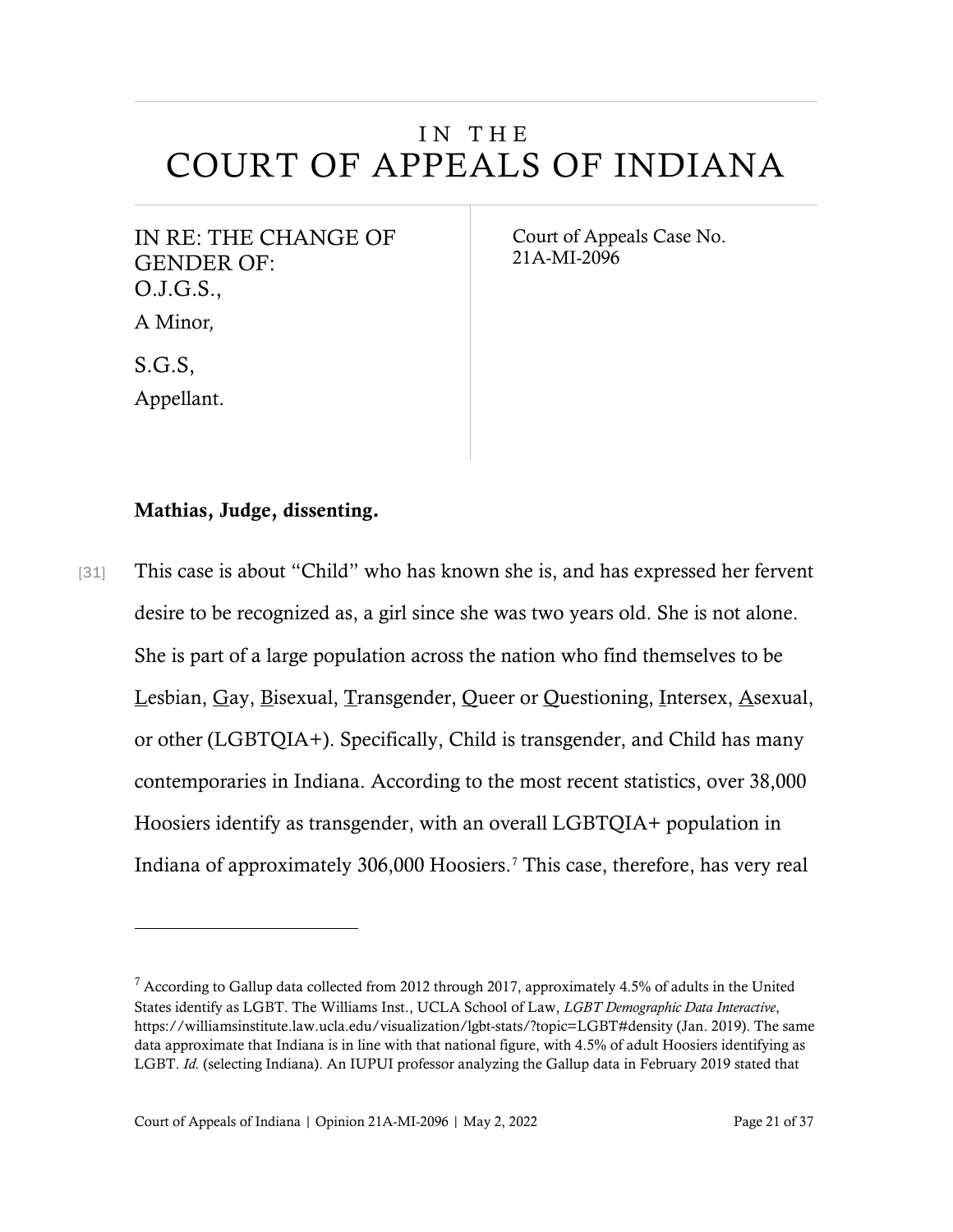application and consequences for many, many Hoosier families and their children.

- [32] Child's parents are what each of us who are blessed with children would like to consider ourselves: loving and devoted to the well-being of our sons and daughters. Families find that their love is neither diminished nor belittled by the discovery that one or more of their children is LGBTQIA+. Indeed, Child's parents and other parents like them find their love and devotion to their LGBTQIA+ child to be galvanized by the trials and discrimination their children face as they grow up and throughout life.
- [33] That there is a sizable number of Hoosier transgender children is a well-known fact to our General Assembly. Just this past legislative session, a bill banning transgender girls from competing with girls in interscholastic sports was passed by both the House and the Senate but was later vetoed by our Governor. *See* H.R. 1041, 122nd Leg., 2nd Reg. Sess. (Ind. 2022). Therefore, and this fact is critical to this issue and to this appeal, *there is no statute in effect that even speaks to, let alone covers, the issue before us in this case: The request of Child's Parents to change the gender marker on Child's birth certificate from male to female.*

the data also show an Indiana population of 0.56% who identify as transgender specifically. A.J. Young, *LGBTQ+ Population Quick Facts*, https://diversity.iupui.edu/offices/lgbtq/images/LGBT-Population-Quick-Facts.pdf, at 1 (Feb. 2019). And, in July 2021, the United States Census Bureau estimated Indiana's total population to be 6,805,985 Hoosiers. United States Census Bureau, *QuickFacts Indiana*, available at https://www.census.gov/quickfacts/IN (last visited Mar. 30, 2022).

Assuming the Gallup data are a close representation of Indiana's July 2021 total population, about 306,269 Hoosiers would currently identify as LGBT, with about 38,113 transgender Hoosiers specifically.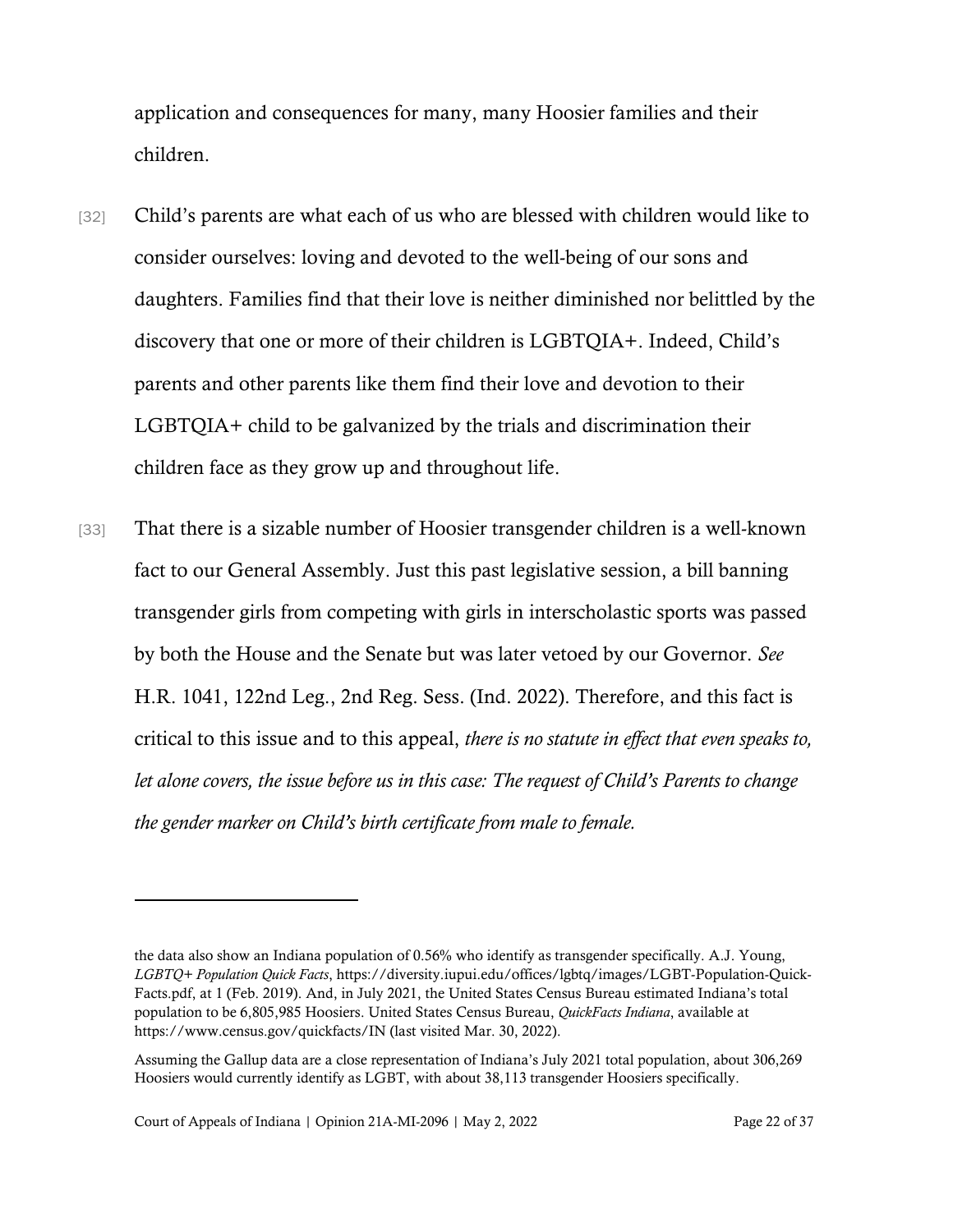- [34] The case before us is the second attempt by Child's parents to have the gender marker of Child changed to female. In a prior appeal, a panel of our Court remanded this case back to the trial court for a determination of Child's best interests in this regard. *In re A.B.*, 164 N.E.3d 167, 170-71 (Ind. Ct. App. 2021). The trial court on remand denied Parents' request yet again, despite the uniform, unchallenged recommendations of medical professionals to the contrary that are a part of the record.
- [35] The majority's analysis follows the dissent in *In re A.B.*, 164 N.E.3d at 171-73 (Pyle, J., dissenting) and concludes, either expressly or in effect, that Indiana's trial courts have no authority to act on a parent's petition to change a child's gender marker unless the General Assembly first enacts a statutory framework under which the judiciary may review such a petition. While I agree with my colleagues that a statutory framework would be ideal, and while I join them in calling for our General Assembly to provide that guidance, I cannot agree with my colleagues that Indiana's judiciary is unable to act without a statutory framework in Child's case. Further, in reviewing the merits of this appeal, I would hold that the trial court's judgment denying Mother's petition is clearly erroneous.

## I. Indiana's Judiciary Has the Power in Equity to Hear Petitions Such as Mother's.

Court of Appeals of Indiana | Opinion 21A-MI-2096 | May 2, 2022 Page 23 of 37 [36] The majority's conclusion that Indiana's judiciary either lacks the authority or should abstain from exercising its authority to consider petitions such as Mother's is contrary to the well-established constitutional and equitable power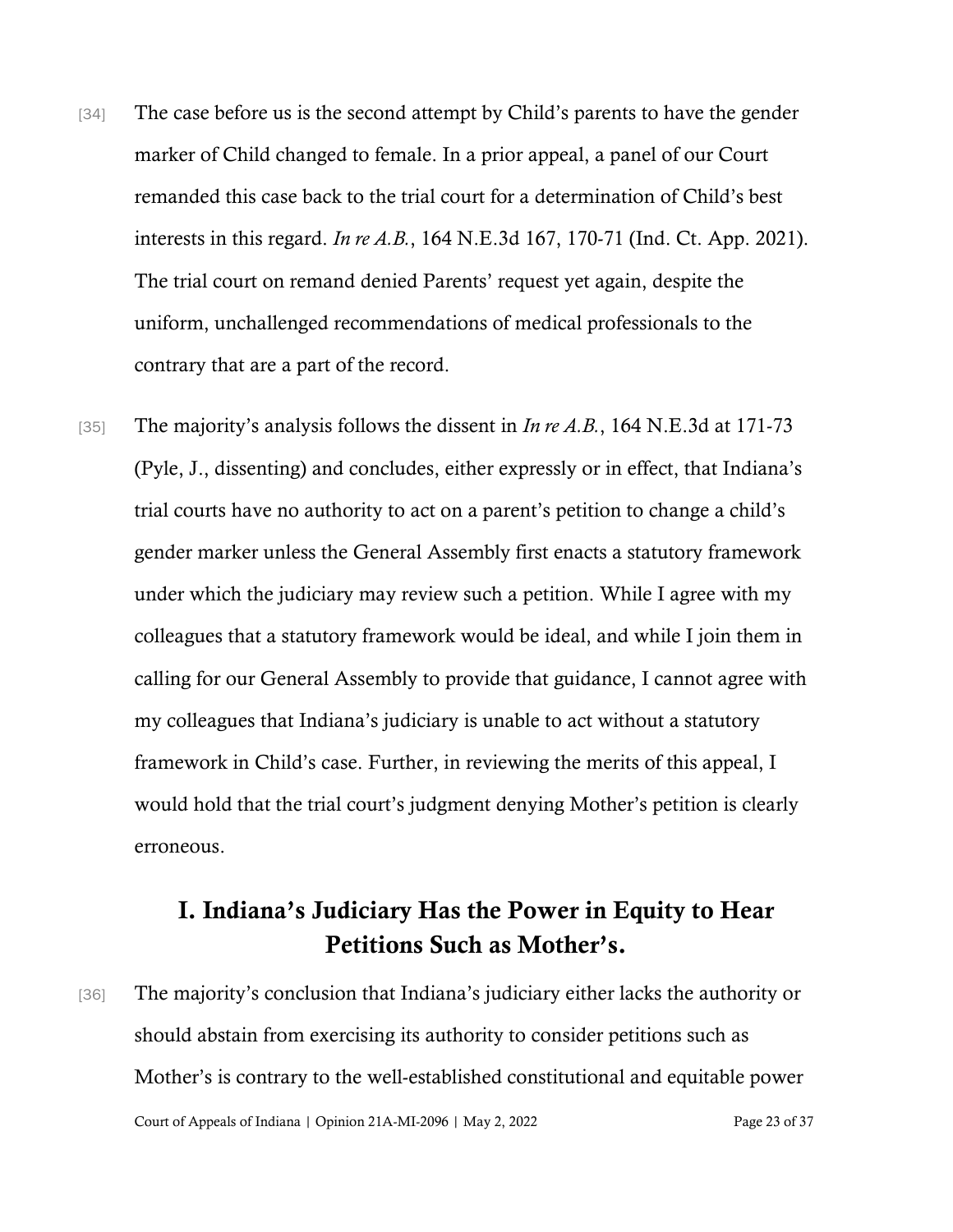of the judicial branch of government to remedy a wrong *in the absence of statutory authority to the contrary*. *State ex rel. Root v. Circuit Court of Allen Cnty.*, 259 Ind. 500, 289 N.E.2d 503, 507 (1972). In 2014, our Court held that the absence of express statutory authority to change the gender marker on a birth certificate was not a barrier to a judicial remedy:

I.C. § 16-37-2-10 provides general authority for the amendment of birth certificates, without any express limitation (in the statute or elsewhere) regarding gender amendments. In light of this statute, *as well as the inherent equity power of a court of general jurisdiction*, we conclude that the trial court had authority to grant the petition at hand. *See State ex. rel. Root*[, 289 N.E.2d at 507] ("*a court of general jurisdiction has inherent equity power unless a statute expressly or impliedly provides otherwise*"). *See also In re Heilig*, 816 A.2d [68,] 82 [(Md. 2003)] ("[t]here is nothing extraordinary about equity jurisdiction in these kinds of matters").

*In re Change of Birth Certificate*, 22 N.E.3d 707, 709 (Ind. Ct. App. 2014) (emphases added). The dissent in *In re A.B.* disagreed with the statutory analysis of the unanimous panel in *In re Change of Birth Certificate*, but the dissent said nothing about the judiciary's inherent equity power to act in the absence of a statute prohibiting that action. *See In re A.B.*, 164 N.E.3d at 171-73 (Pyle, J., dissenting).

[37] The existence of our equity jurisdiction is clear. There is simply no doubt that, as an independent branch of government, and in the absence of a statute to the contrary, the judiciary has the inherent authority to hear claims for relief in equity. *See State ex. rel. Root*, 289 N.E.2d at 507. As Article 1, Section 12 of the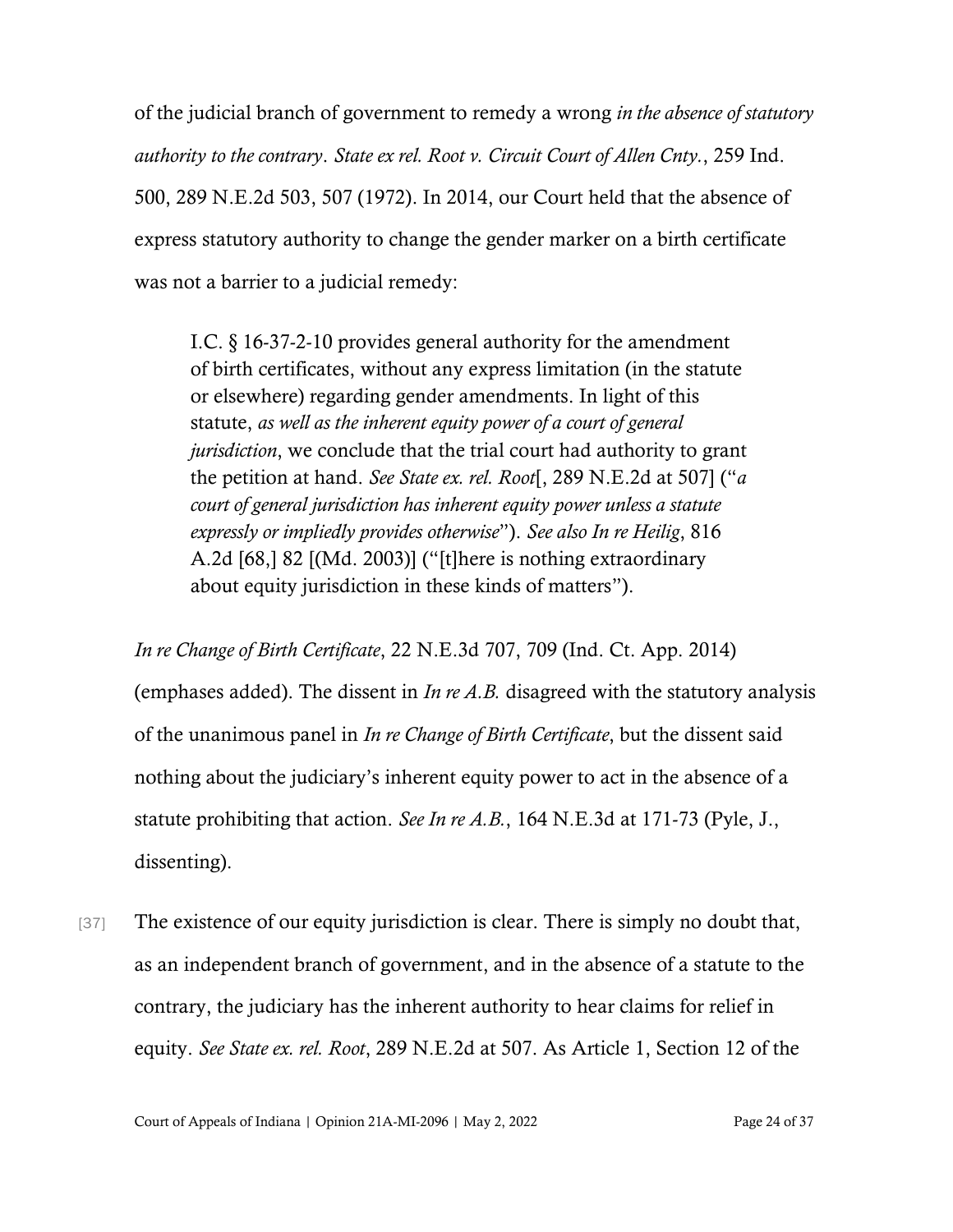Indiana Constitution makes clear, "[a]ll courts shall be open; and every person, for injury done to him in his person, property, or reputation, shall have a remedy by due course of law." Ind. Const. art. 1, § 12.

[38] That constitutional authority has long been recognized by the Indiana Supreme Court as "the duty of a court of equity to provide [a wronged party] with a remedy, *if one does not already exist*." *Ritter v. Ritter*, 219 Ind. 487, 494, 38 N.E.2d 997, 1000 (1942) (emphasis added). As our Supreme Court further explained:

> The maxim that ["]Equity will not suffer a wrong to be without a remedy["] is probably the most important principle addressed to the chancellor. Lord Coke once said: ["]The law wills that, in every case where a man is wronged and endangered, he shall have a remedy[."] 19 Am. Jur., Equity  $\S$  451.

*Id.*

[39] Our case law has long provided for equitable relief in any number of circumstances in the absence of statutory authority to the contrary. *See, e.g.*, *Blackford v. Welborn Clinic*, 172 N.E.3d 1219, 1229 (Ind. 2021) (fraudulent concealment as an equitable exception to the statute of limitations); *River Ridge Dev. Auth. v. Outfront Media, LLC*, 146 N.E.3d 906, 912 (Ind. 2020) (trial courts have inherent equitable power to award attorney's fees notwithstanding the General Recovery Rule codified at [Indiana Code section 34-52-1-1\)](https://www.westlaw.com/Document/N73780500816F11DB8132CD13D2280436/View/FullText.html?transitionType=Default&contextData=(sc.Default)&VR=3.0&RS=cblt1.0); *[Presbytery of](https://www.westlaw.com/Document/I07d895abeb9311e1b60bb297d3d07bc5/View/FullText.html?transitionType=Default&contextData=(sc.Default)&VR=3.0&RS=cblt1.0)  [Ohio Valley, Inc. v. OPC, Inc.](https://www.westlaw.com/Document/I07d895abeb9311e1b60bb297d3d07bc5/View/FullText.html?transitionType=Default&contextData=(sc.Default)&VR=3.0&RS=cblt1.0)*[, 973 N.E.2d 1099, 1109 \(Ind. 2012\)](https://www.westlaw.com/Document/I07d895abeb9311e1b60bb297d3d07bc5/View/FullText.html?transitionType=Default&contextData=(sc.Default)&VR=3.0&RS=cblt1.0) ("Implied trusts are creatures of equity, imposed to do justice" and may arise when parties have "failed to satisfy the statutory requirements for creating an express trust")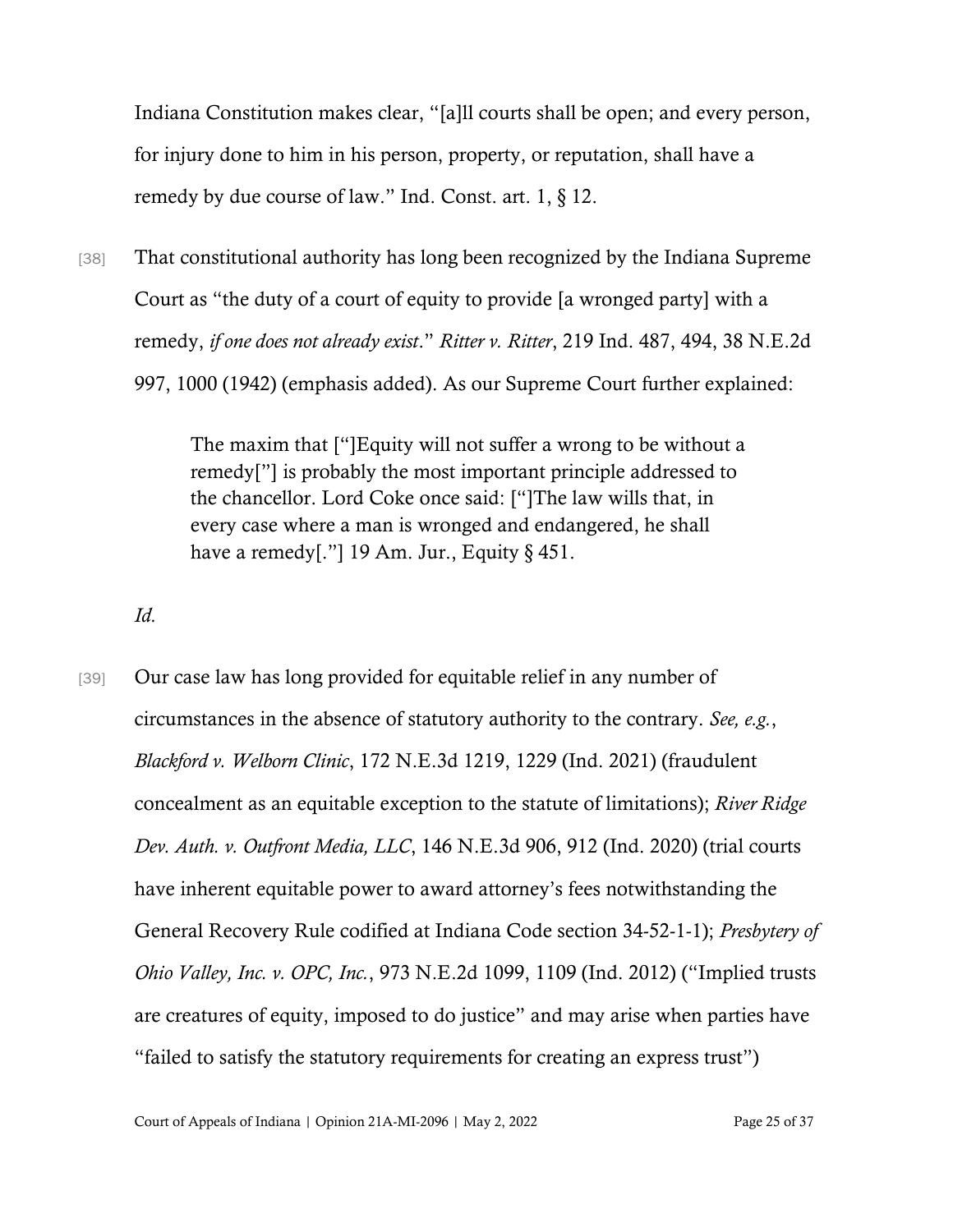(quotation marks omitted); *[Coca-Cola Co. v. Babyback's Int'l, Inc.](https://www.westlaw.com/Document/I427b79b4936111da8ccab4c14e983401/View/FullText.html?transitionType=Default&contextData=(sc.Default)&VR=3.0&RS=cblt1.0)*[, 841 N.E.2d](https://www.westlaw.com/Document/I427b79b4936111da8ccab4c14e983401/View/FullText.html?transitionType=Default&contextData=(sc.Default)&VR=3.0&RS=cblt1.0)  [557, 568-70 \(Ind. 2006\)](https://www.westlaw.com/Document/I427b79b4936111da8ccab4c14e983401/View/FullText.html?transitionType=Default&contextData=(sc.Default)&VR=3.0&RS=cblt1.0) (promissory estoppel as an equitable exception to the Statute of Frauds); *cf. Salyer v. Washington Regular Baptist Church Cemetery*, 141 N.E.3d 384, 387 (Ind. 2020) (where a statute establishes a specific type of relief, there is no ground for a "weighing of equities to fashion an alternative form of relief"). *See also* Ind. Trial Rule 1 ("these rules govern the procedure and practice in all courts of the state of Indiana in all suits of a civil nature *whether cognizable as cases at law, in equity, or of statutory origin*") (emphasis added); *Walters v. Marathon Oil Co.*, 642 F.2d 1098, 1100 (7th Cir. 1981) ("the ancient maxim that 'equity will not suffer a wrong to be without a remedy' has long been the law in the State of Indiana").

- [40] To be sure, Hoosiers would be well served by having statutory authority that addresses petitions such as the one here. Statutory authority would provide uniformity across Indiana when considering how to handle such petitions, and, like my colleagues, I would also invite the General Assembly to consider how to make such petitions adversarial so that evidence may be properly tested as in a typical civil case. Finally, I would remind trial courts that they have the discretion and authority to appoint guardians ad litem to represent a child's best interests in cases such as this.
- Court of Appeals of Indiana | Opinion 21A-MI-2096 | May 2, 2022 Page 26 of 37 [41] But the absence of a statutory framework in this case does not render our judiciary incapable of hearing these petitions or granting relief thereon. Indeed, rather than acknowledging the constitutional and long-standing equity power of the Indiana judiciary to act in the absence of statutory authority to the contrary,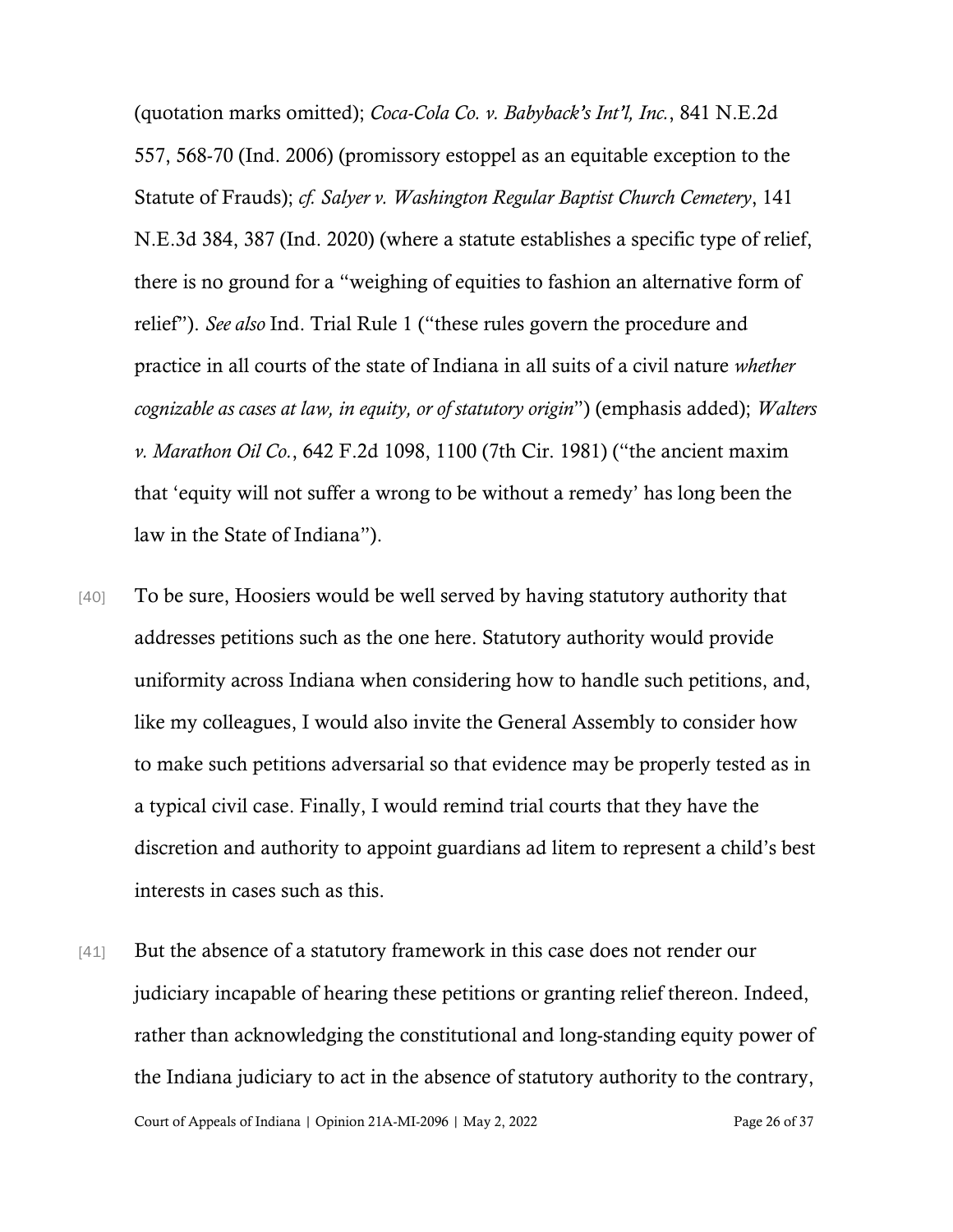the majority's analysis here would require the Indiana judiciary to refrain from acting in the absence of statutory permission. This is the exact opposite of how the Indiana judiciary's equity power operates.<sup>[8](#page-26-0)</sup> Our judiciary has the constitutional role and the inherent, equitable authority to hear a claim for relief from a wrong and to grant relief from that wrong so long as we are not barred by statute from doing so. *See [State ex. rel. Root](https://www.westlaw.com/Document/Ic7ce45c0d92211d983e7e9deff98dc6f/View/FullText.html?transitionType=Default&contextData=(sc.Default)&VR=3.0&RS=cblt1.0)*[, 289 N.E.2d at 507;](https://www.westlaw.com/Document/Ic7ce45c0d92211d983e7e9deff98dc6f/View/FullText.html?transitionType=Default&contextData=(sc.Default)&VR=3.0&RS=cblt1.0) *[Ritter](https://www.westlaw.com/Document/Id35e236acf2211d9a489ee624f1f6e1a/View/FullText.html?transitionType=Default&contextData=(sc.Default)&VR=3.0&RS=cblt1.0)*[, 38](https://www.westlaw.com/Document/Id35e236acf2211d9a489ee624f1f6e1a/View/FullText.html?transitionType=Default&contextData=(sc.Default)&VR=3.0&RS=cblt1.0)  [N.E.2d at 1000.](https://www.westlaw.com/Document/Id35e236acf2211d9a489ee624f1f6e1a/View/FullText.html?transitionType=Default&contextData=(sc.Default)&VR=3.0&RS=cblt1.0) With the greatest respect for my colleagues, their plurality analysis is not an exercise of deference to our legislature; it is an abdication from the judiciary's constitutional obligation to be open to all claims of injury. Accordingly, I cannot join either of their plurality opinions, and I would review the trial court's judgment on the merits.

## II. The Trial Court's Judgment is Wholly Unsupported by the Record and, thus, is Clearly Erroneous.

[42] As for the merits of the trial court's judgment following the hearing on remand, there is no question that the trial court's judgment is wholly unsupported by the record and, thus, is clearly erroneous. In reviewing the trial court's judgment, I must begin by acknowledging that Mother's petition to the trial court arises out of her fundamental right to raise her own child. The Supreme Court of the United States and the Indiana Supreme Court have long recognized that "the

<span id="page-26-0"></span><sup>&</sup>lt;sup>8</sup> Indeed, our Supreme Court recently emphasized that our equity jurisdiction does not apply where statutory authority exists and controls, which is entirely consistent with my analysis here. *See Abbott v. State*, 183 N.E.3d 1074, 1080-83 (Ind. 2022) ("a court will not exercise its equitable powers if the petitioner has an adequate remedy at law").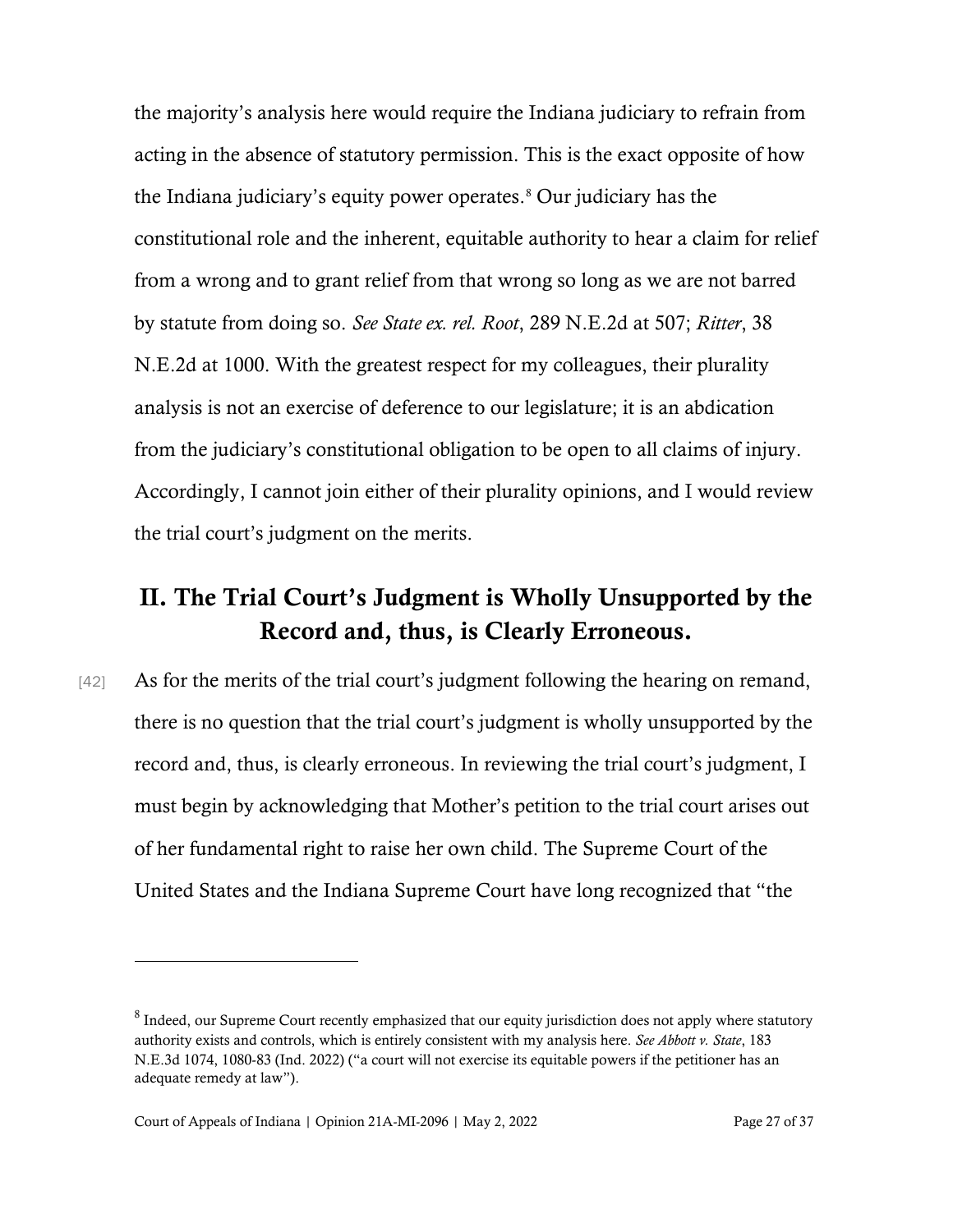parent-child relationship 'undeniably warrants deference and, absent a powerful countervailing interest, protection.'" *Perkinson v. Perkinson*, 989 N.E.2d 758, 765 (Ind. 2013) (quoting *Stanley v. Illinois*, 405 U.S. 645, 651 (1972)). It is the fundamental right of fit parents "to establish a home and raise their children." *Keen v. Keen*, 629 N.E.2d 938, 941 (Ind. Ct. App. 1994) (citing *Pierce v. Soc'y of Sisters*, 268 U.S. 510, 534-35 (1925)). And "*the state [does not] have a special interest in substituting its judgment, through the authority of a judge, for that of a child's parents in carrying out those responsibilities*." *Id.* (emphasis added).

- [43] In other contexts, the Indiana Supreme Court has established that "clear and convincing evidence" is required to overcome a parent's fundamental right to control the upbringing of her own child. *See, e.g.*, *K.T.K. v. Ind. Dep't of Child Servs.*, 989 N.E.2d 1225, 1230 (Ind. 2013) (termination of parental rights); *K.I. ex rel. J.I. v. J.H.*, 903 N.E.2d 453, 460-61 (Ind. 2009) (third-party visitation). Thus, once Mother presented competent evidence in support of her petition, there must have been clear and convincing evidence to overcome Mother's fundamental right to control the upbringing of Child and conclude that denial of Mother's petition was in Child's best interests. Appellate review of the trial court's judgment, then, should be "to determine whether the evidence clearly and convincingly supports the findings and the findings clearly and convincingly support the judgment." *In re R.S.*, 56 N.E.3d 625, 628 (Ind. 2016).
- Court of Appeals of Indiana | Opinion 21A-MI-2096 | May 2, 2022 Page 28 of 37 [44] Mother testified that, although Child was born male, "[a]s soon as [Child] could start expressing herself . . . between a year and three years old" Mother and Father "started questioning" child's gender. Tr. Vol. 2 p. 9. Child wanted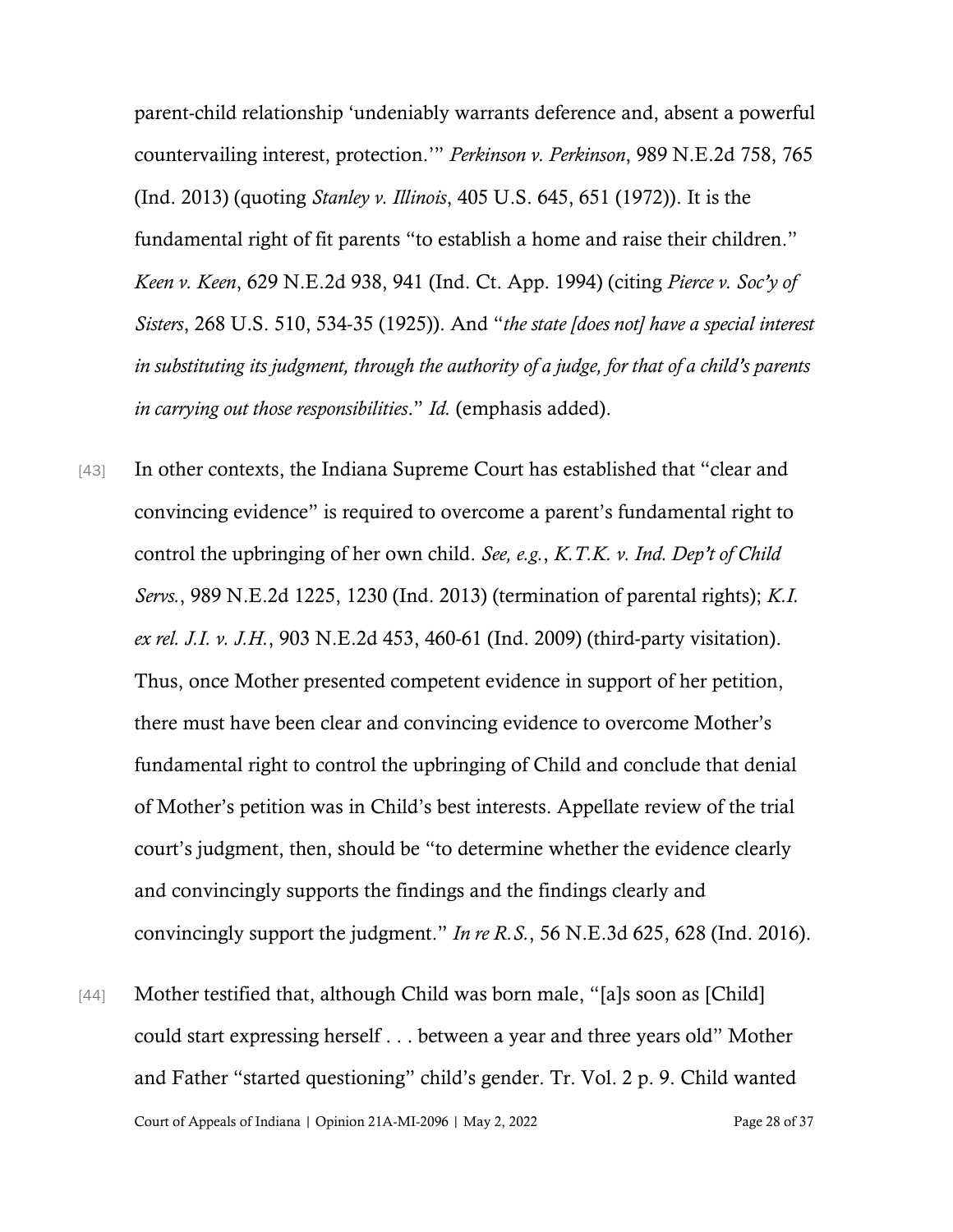to play with traditionally female toys and wear traditionally female clothes. *Id.* Child wanted to grow her hair to a traditionally female length. *Id.* These patterns "started to grow as [Child] became more verbal." *Id.*

- [45] At three years old, Child stated, "[w]hen I get married, I'm going to [wear] a wedding dress." *Id.* at 10. Around four years old, Child asked Mother, "when will I get my breast[s]?" *Id.* Around that time, Mother and Father decided "to seek out medical help to figure out what is actually going on." *Id.*
- [46] Mother and Father took Child to the Pediatric Behavioral Department at Riley Hospital in Indianapolis. *Id.* There, Dr. Thomas Lock,<sup>[9](#page-28-0)</sup> who had initially worked with Child and diagnosed her as being on the autism spectrum, informed Mother and Father that he was "noticing these desires in [Child]," such as "constantly direct[ing] us and telling us that she is not a boy." *Id.* at 11*.* Dr. Lock referred Mother and Father to Dr. Kelly Donahue<sup>[10](#page-28-1)</sup> at Riley's Pediatric Endocrinology Department. *Id*. When Child was four years old, Dr. Donahue diagnosed Child with gender dysphoria. *Id.*
- [47] When Child entered first grade, Mother and Father met with Child's medical team. Based on medical advice, Mother and Father concluded that it was in

<span id="page-28-0"></span><sup>&</sup>lt;sup>9</sup> Dr. Lock is a Clinical Professor, the Director of Developmental Pediatrics at Riley, and the Co-Director of the Neurodevelopmental Disabilities Residency Program. Appellant's App. Vol. 2 p. 26.

<span id="page-28-1"></span> $10$  Dr. Donahue is a licensed clinical psychologist, the Co-Director of the Child Gender Health Program at Riley Hospital, an Assistant Professor of Clinical Pediatrics, and a member of the Adolescent Medicine and Pediatric Endocrinology Division at the Indiana University School of Medicine. *Id.* at 28. It is also important to remember that, in Indiana, a clinical psychologist is competent to examine a criminal defendant and to testify as to that defendant's sanity. *See* Ind. Code § 35-36-2-2 (2021).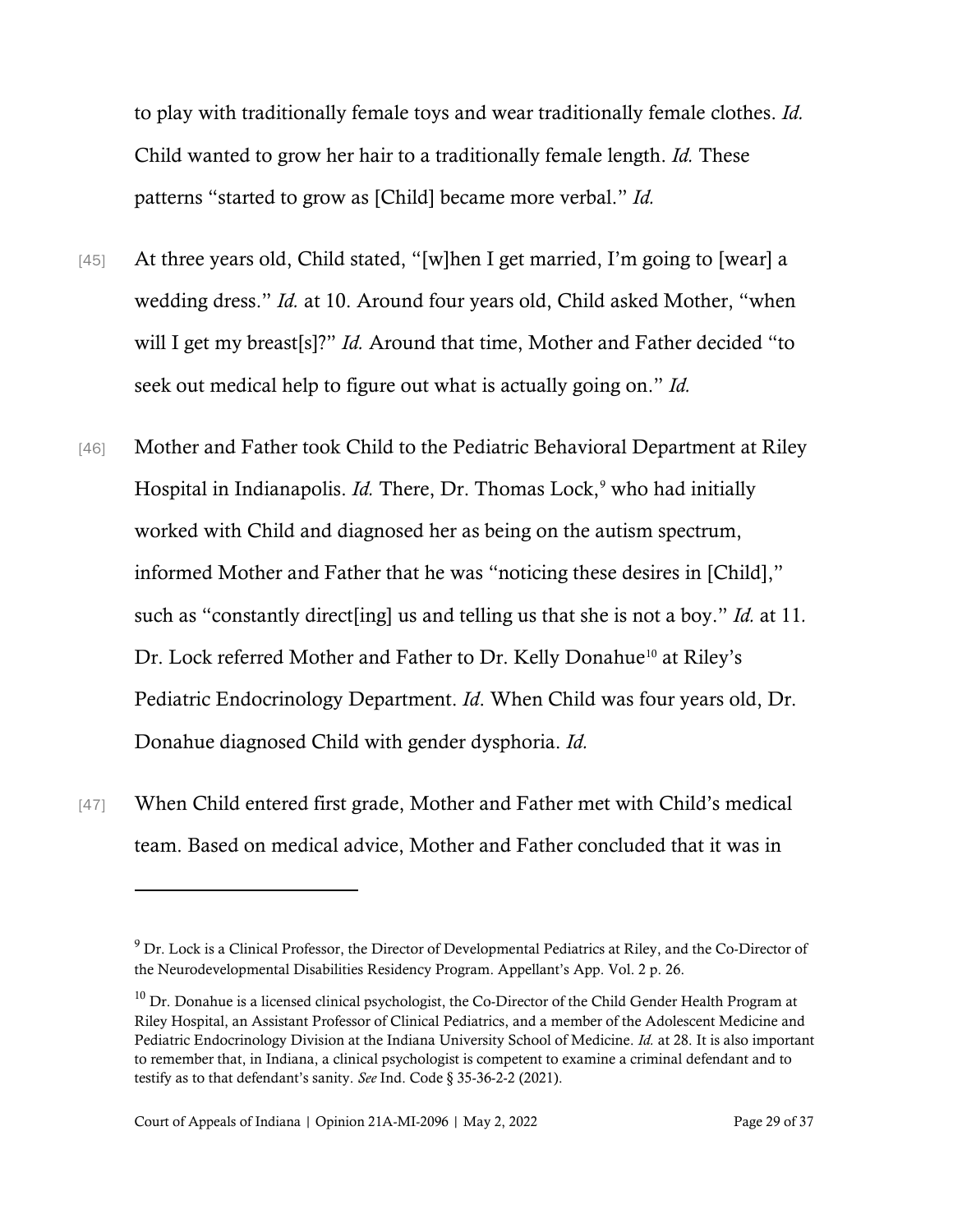Child's "best interest to go ahead and present [as] female [at] all times and to use female pronouns in every aspect of her life." *Id.* at 12. Mother described one of the reasons they made that decision:

[Child] has always outwardly looked feminine and . . . the first week of school knew that, "Okay, I have to use these restrooms because this is what I'm supposed to use i[s] the boy's restroom." So, instead she would not go to the bathroom all day. She would hold it until she would wet herself. . . . When pressed about . . . why you're having this . . . she would say, "I don't belong there." So, we had an issue with a time she did have to go, went into the boy's bathroom and older boys were hollering at her and telling her she was in the wrong bathroom. So, with her inability to understand social cues and communicate a lot of times, she just broke down bawling and she was getting pushed by boys out of the bathroom. . . . [At one] point a teacher was brought in and actually took [Child] by the shoulders and guided her out of the bathroom and tried to make her go into the girl's bathroom where she's panicking and peeing herself in front of everybody.

*Id.* at 12-13.

[48] Mother testified that Child's "male designation on her birth certificate has resulted in her isolation from other students" at her school in other ways. *Id.* at 16. For example, Child's gym class would swim at a local middle school. School officials "wanted [Child] . . . to go in the boys['] locker room . . . and change," but that was "very inappropriate for her." *Id.* Eventually, school officials gave Child her own room to change in apart from both boys and girls, which "isolated" Child and "pointed out" her differences. *Id.* at 16-17.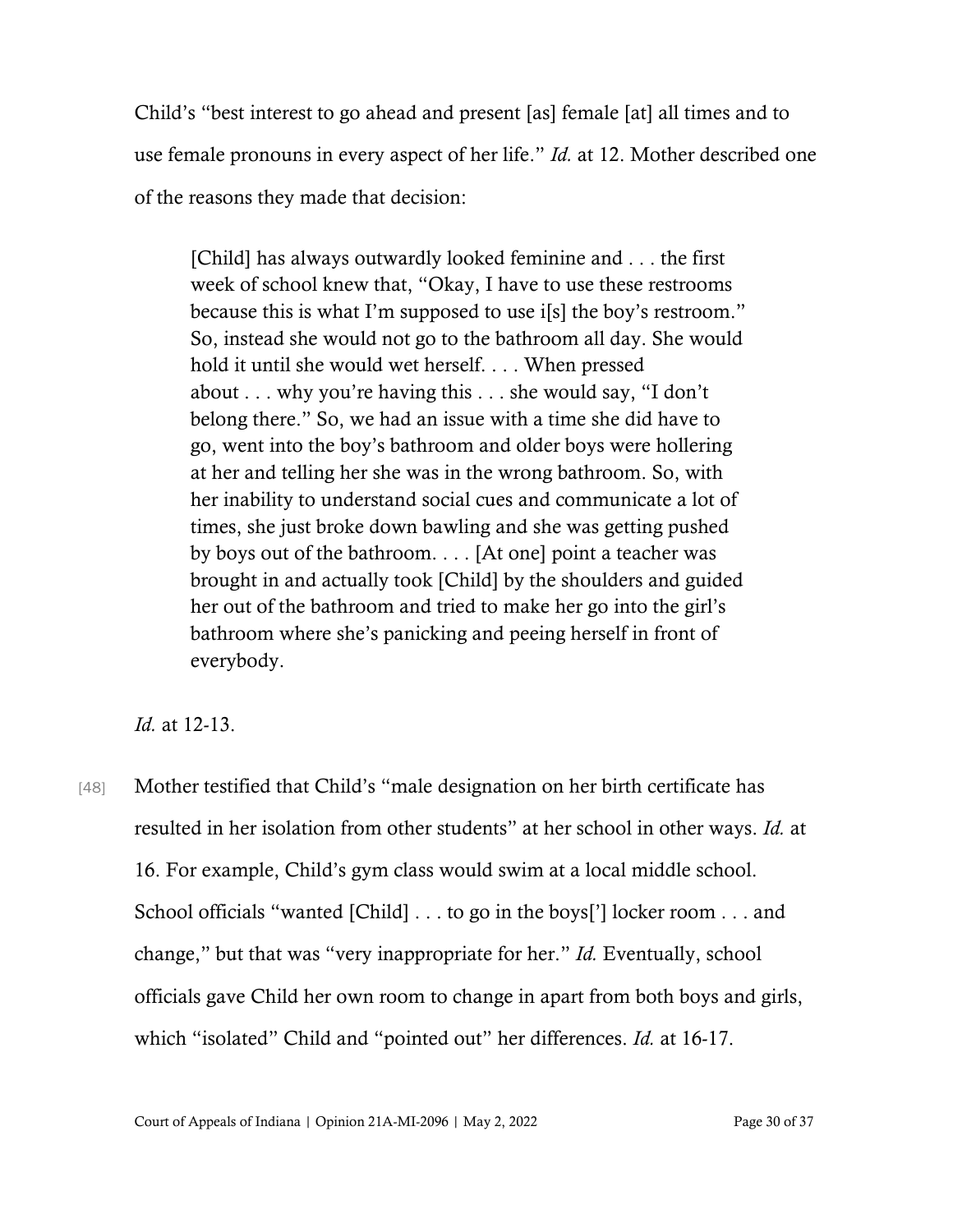[49] Mother believed that, overall, Child's school has been "very supportive" of Child presenting as female. *Id.* at 13. However, school officials believed they could only do so much, and they informed Mother that "they are not legally allowed" to change Child's gender marker in school records unless Child's birth certificate is changed first. *Id.* Mother testified that having the school records reflect Child as female would "improve [her] educational opportunities" because it would

> allow her to relax. Just to allow her not to have to constantly have that . . . gnawing at her. To just be calm and be able to just focus on school. To not worry about, "Oh, I have to urinate. Where do I go?" I'm gonna have people point me out or push me out. And to not be called out and . . . made or pointed out as other. So, for instance if there's a substitute teacher and they print the roster out for the teacher. It puts [the students] into male and female sides and so if the teacher is calling boys, whatever, this is the boy's side. Well, why are you over there?

*Id*. at 14.

[50] Mother further testified about safety concerns underlying the petition:

I'm hoping by stepping in now and . . . starting off with a good foundation . . . that the individual she grows up with will just always know that [Child] is [Child] and just accept her and love her for who she is. We have run into some situations . . . for instance, [Child] joined Girl Scouts and there was a little girl that had known her from the previous year. Where even though [Child] presented the same, I made [Child] dress in a boy[- ]affirming way. And so, [the other girl] went around and told the Girl Scout Troop, "Oh well, that's a boy. That's a boy." And it just devastated [Child] because this is a group that we are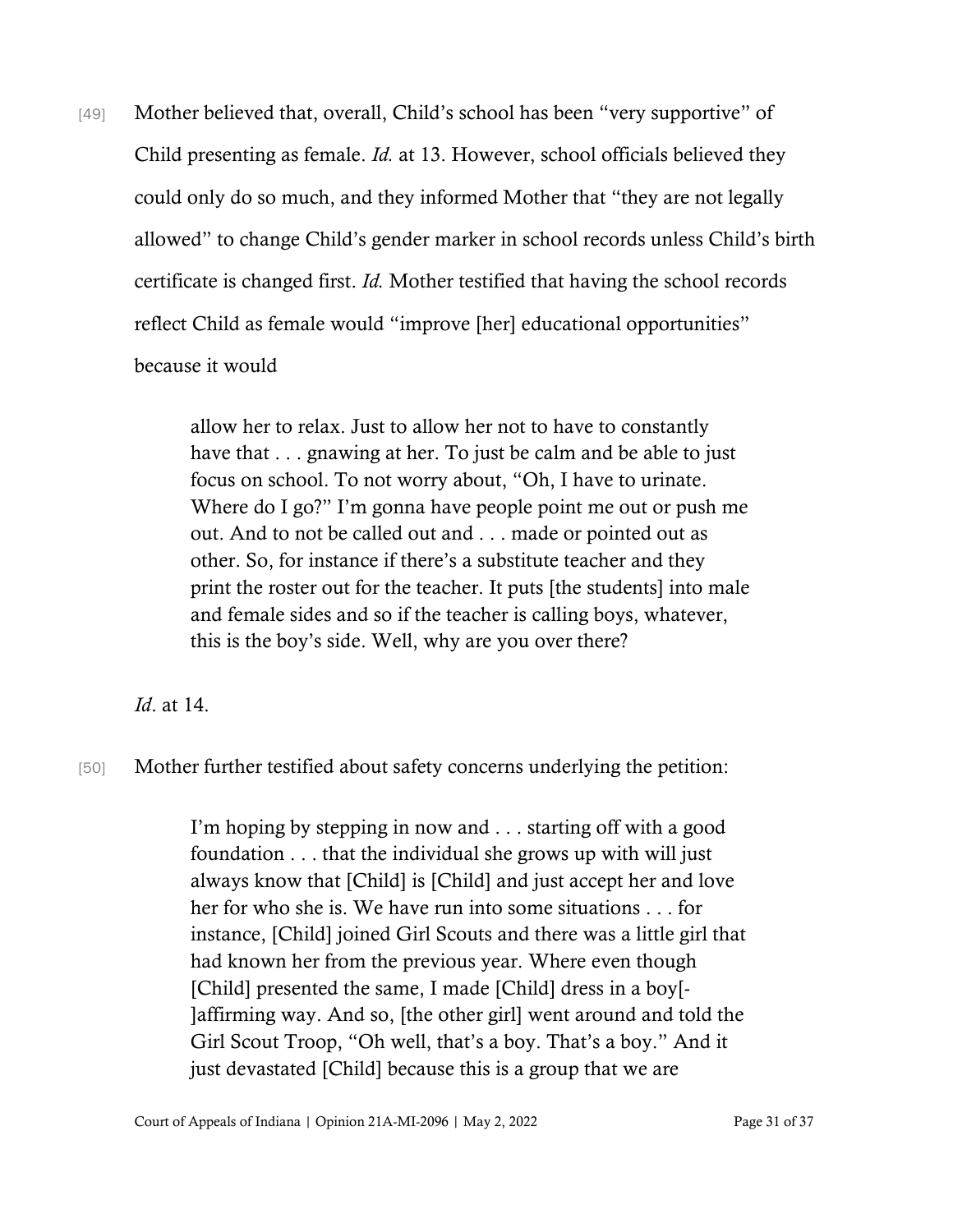reaching out for in the community to actually find more females her age to hang out with . . . , to become friends with, and develop bonds with . . . .

*Id.* at 14-15.

- [51] Following that incident, the parents of the other child removed their child from Girl Scouts because they were "upset" that Child was involved. *Id.* at 15. Child has since been able to participate in Scouting in an affirming way. *Id.* That participation, in turn, has resulted in a "[o]ne-hundred percent" change in Child's "self-worth" and growth" and given her the confidence to present herself as female. *Id.* at 15-16.
- [52] Mother added that the current birth certificate has affected Child's medical care and mental health in other ways. For example, Child "obviously presents [as] female," but in filling out new paperwork at various medical offices Mother is obliged to identify Child as male. *Id.* at 21. On "several" occasions, this has led to "chaos" in an office lobby when Child's name was called and the person thought a mistake had been made, which resulted in Child being outed in the lobby, which Mother described as "detrimental" to Child's well-being. *Id.*
- [53] In support of Mother's petition, Dr. Lock wrote a letter to the trial court. In his letter, Dr. Lock stated: "I have been seeing [Child] since 2016 and acknowledge [Child] as female. I agree that her gender markers should be changed to reflect this." Appellant's App. Vol. 2 p. 26. The court admitted Dr. Lock's letter as evidence.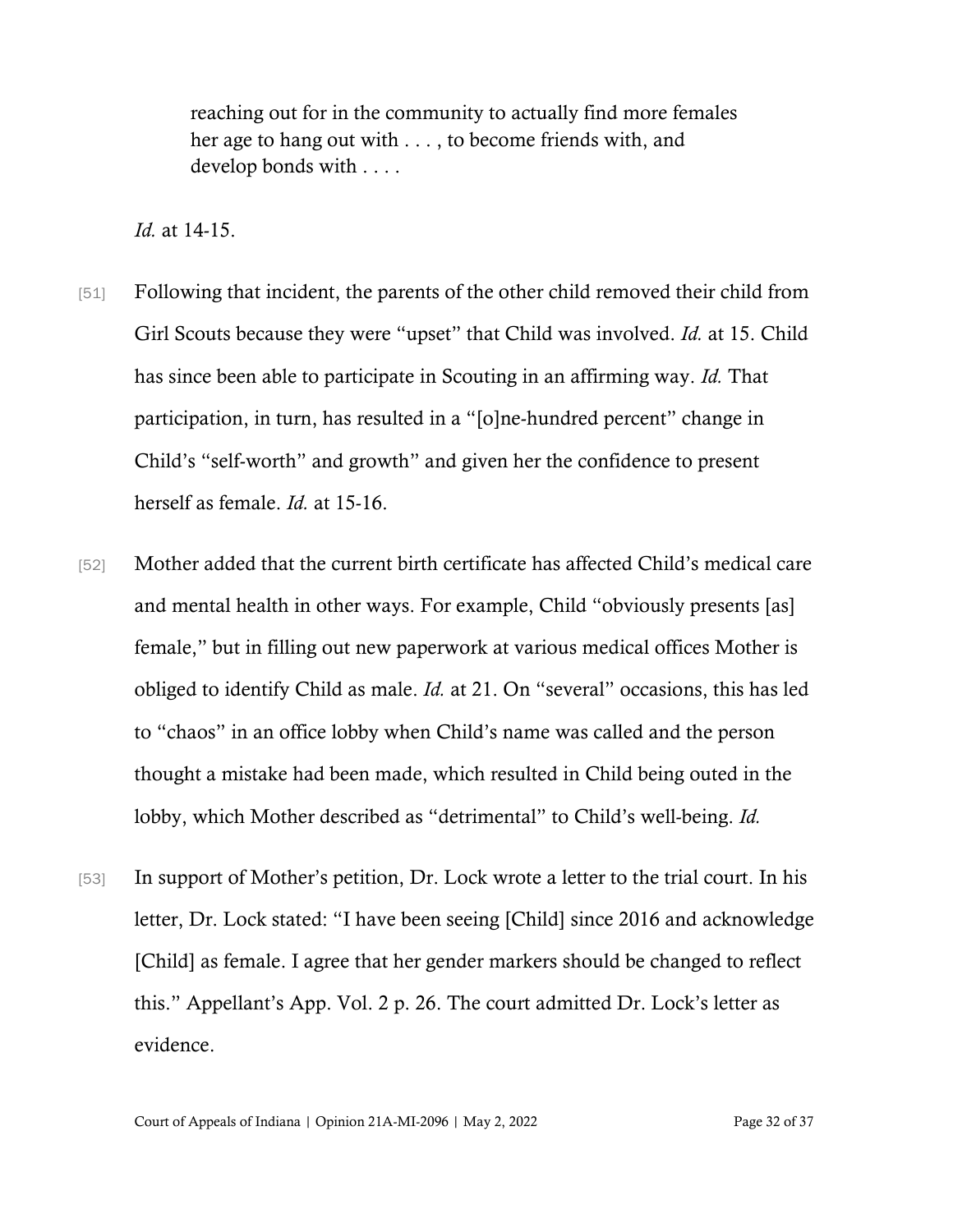[54] Dr. Donahue also wrote a letter to the court in support of Mother's petition. In that letter, Dr. Donahue stated:

> I am a licensed clinical psychologist in the state of Indiana and have evaluated [Child] in relation to her gender identity. I am in support of [Child] and her family's request to legally change her gender marker to "female," consistent with her experienced gender identity. [Child] is now seven years old and first articulated her desire to be referred to as a girl and to use the pronoun "she" when she was five years old, at which time her parents requested an evaluation at our clinic. The history collected at that evaluation was consistent with a diagnosis of Gender Dysphoria in Childhood.

Existing research demonstrates that transgender youth whose gender is affirmed through developmentally appropriate social (e.g., name or gender marker change) and/or medical interventions show more positive mental health outcomes. *When transgender youth desire these interventions but cannot access them, they are [at] greater risk for negative mental health outcomes, including suicide*. While [Child] has the full support of her family, her legal gender marker of "male" has created difficulties for her and distress in certain school situations and medical settings. I believe the family's request to legally change [Child's] gender marker to "female" is in the best interest of the child at this time and will likely serve to protect her from additional future harm.

*Id.* at 28 (emphasis added). Dr. Donahue's letter was also admitted by the trial court as evidence.

[55] Despite this unequivocal and uncontradicted evidence from medical professionals supporting the gender marker change, the trial court denied Mother's petition to change Child's gender marker on Child's birth certificate.

Court of Appeals of Indiana | Opinion 21A-MI-2096 | May 2, 2022 Page 33 of 37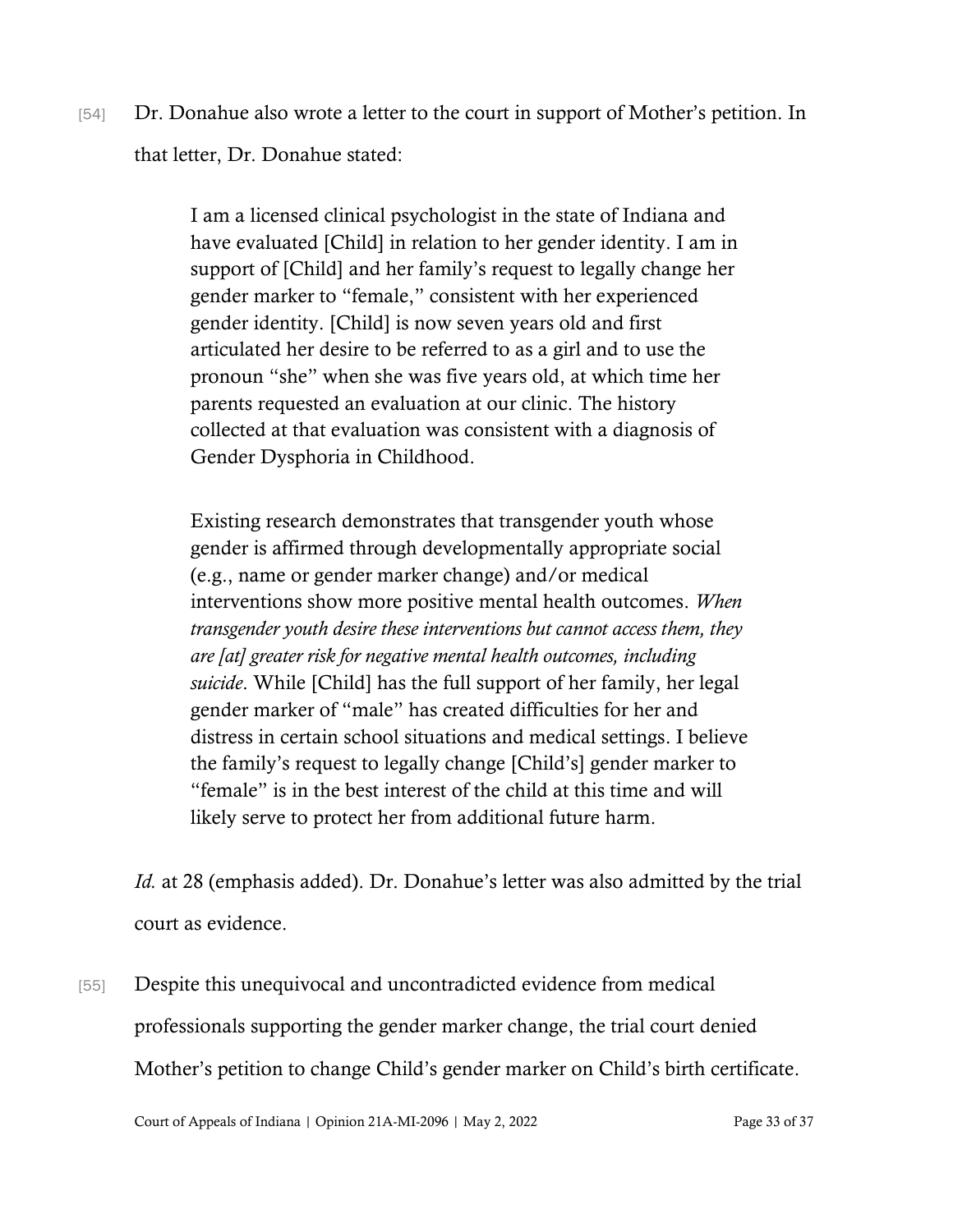In its order, the court stated that, at eight years old, Child is "extremely young"; that, while Mother is "a very caring and loving parent," her "wishes for [C]hild's gender marker to be changed seems to be based more on a mother's speculation and future worry than on current conditions of the child's social well-being"; that, while Child "is living in a very[] loving home, has good interaction and interrelationships with the other five (5) siblings[,] and is loved and accepted," there was "[n]o evidence presented" that changing Child's gender marker "would improve" those relationships; that Child's "adjustment to [her] . . . home, school, and community [were] good," and, despite "one child in the Girl Scout troop [who] made fun of the child one time, . . . the child is still thriving in the Girl Scout troop"; that the parents are "working with" the school " to ensure [C]hild can use the bathroom . . . in a private bathroom"; and that "[t]he only real testimony and evidence . . . involved [M]other's future worries." *Id.* at 10-11.

[56] However, the trial court's comments find no support in the record. First, the court's conclusion that Mother's concerns about Child's well-being were "speculation" or just "future worry" is clearly contrary to the only medical evidence presented at trial. In addition, Mother testified at length about ongoing social and psychological harms Child had endured and was enduring, based on the incorrect gender marker on Child's birth certificate. Child has been repeatedly embarrassed and isolated at her school, which prohibits her school from being a fully supportive and effective learning environment. She has been outed and embarrassed at medical offices. And Dr. Donahue made clear that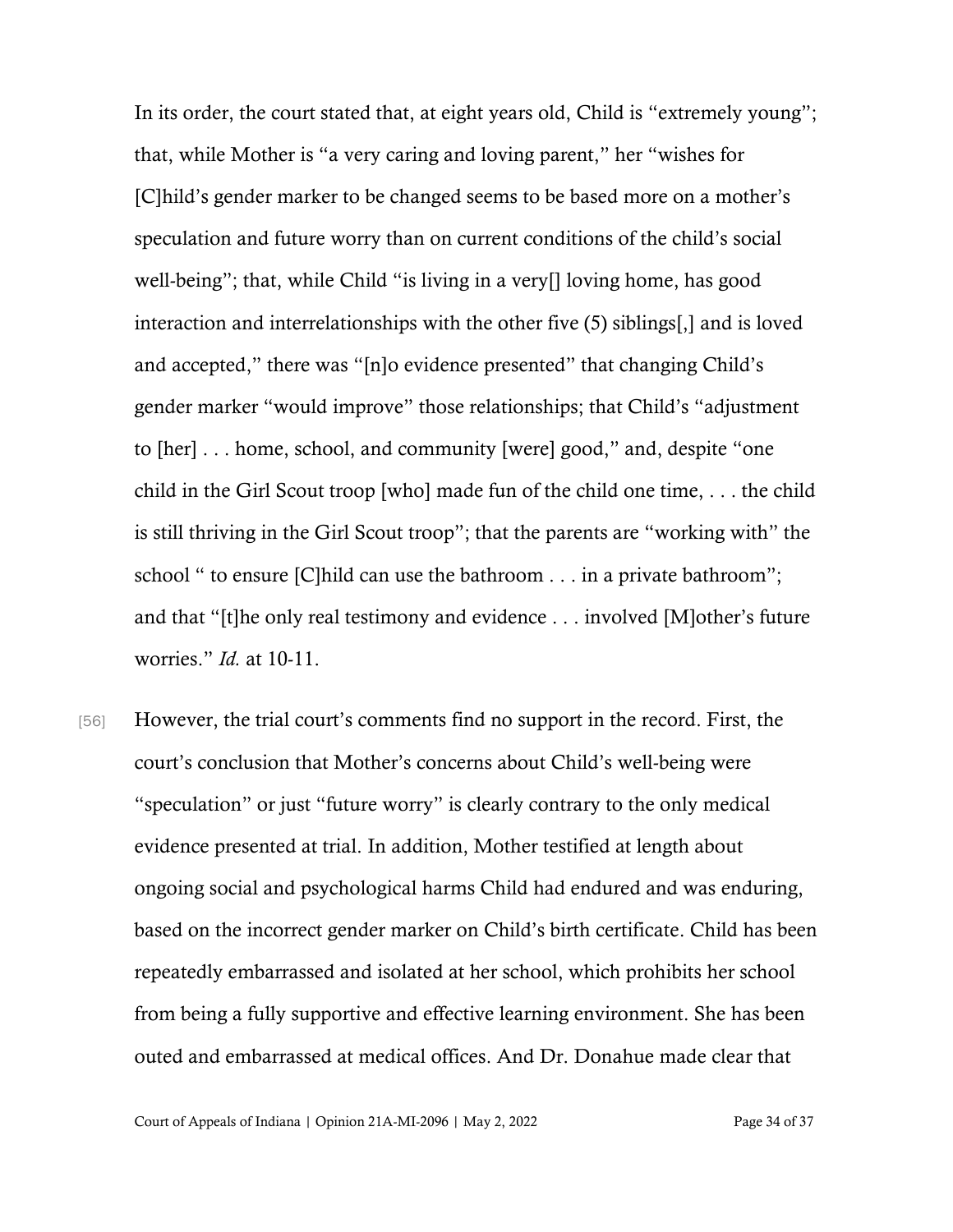the failure to amend Child's gender marker placed Child at "*greater risk for negative mental health outcomes, including suicide.*" *Id.* at 28 (emphasis added). Child's increased risk for negative health outcomes is a present detriment to Child's well-being, and the trial court's judgment failed to consider this uncontradicted and compelling evidence.

- [57] Further, the trial court's well-meaning emphasis on Child's ability to thrive in Girl Scouts once the other child was removed from the troop missed the point of Mother's testimony. Mother's testimony was that, in a supportive and affirming environment, Child can and will thrive. The trial court's judgment, however, denies Child the benefits of gender affirmation and the opportunity to thrive in other environments where a correct gender marker on Child's birth certificate is essential. Likewise, the trial court's emphasis that there was no evidence that changing Child's gender marker "would improve" Child's relationship with loved ones who already accept her has no bearing on whether changing the gender marker change might still be in Child's best interests in the world at large.
- [58] The trial court did not acknowledge Mother's testimony that Child needs a corrected birth certificate for Child to participate more fully and effectively at school. School officials made clear that they could not support Child fully, such as allowing Child into gendered areas or listing Child properly on the school's gendered class rosters, unless Child's birth certificate is corrected. The trial court's decision to deny Child the opportunity to be fully accepted at her school and to instead set Child up for future, continued ostracism is clearly erroneous.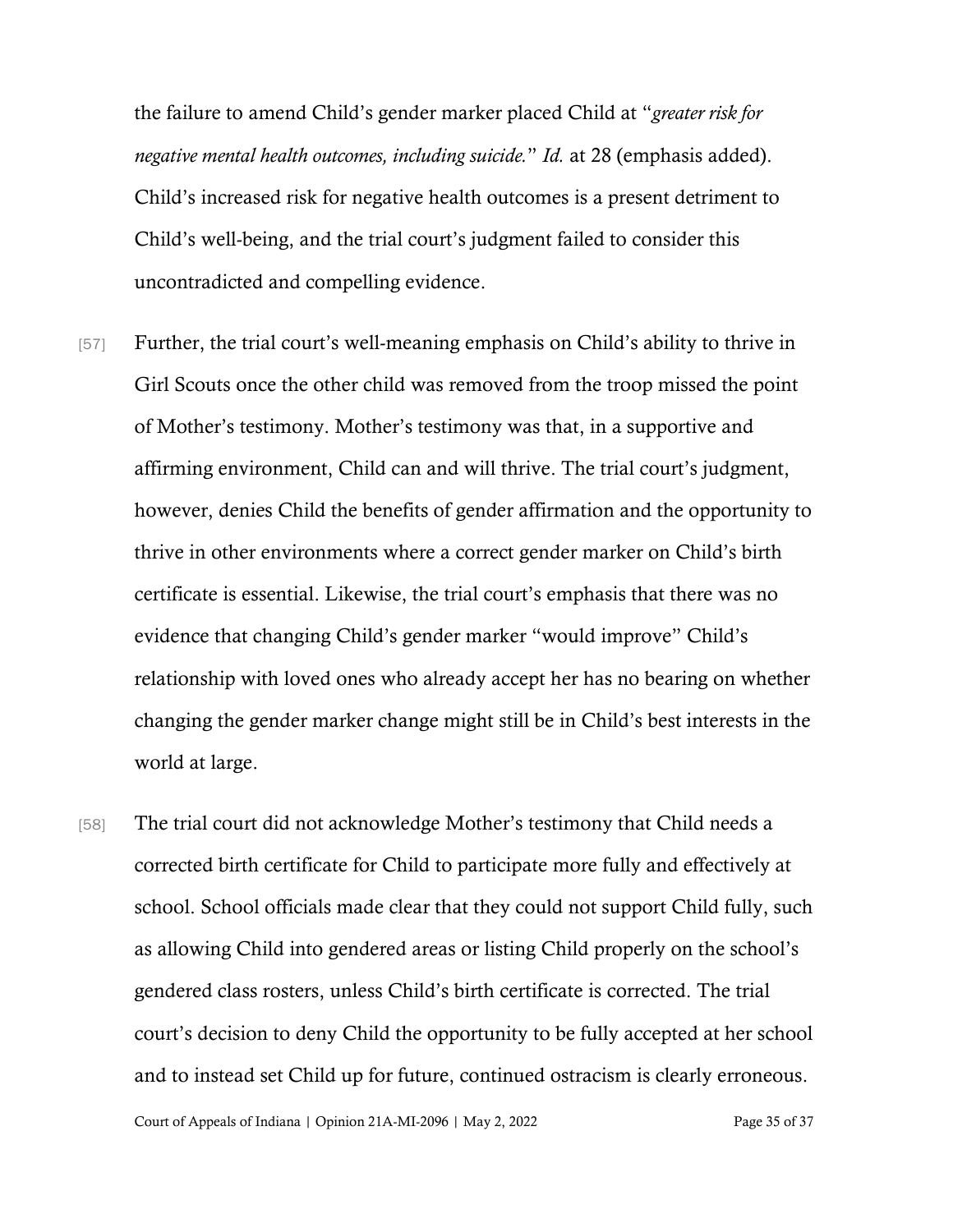- [59] The trial court's comments about the speculative nature of potential future harm to Child are also contrary to the law and the evidence in this case. As our Court has recognized on multiple occasions, "the risk of harm faced by our transgender population is common knowledge." *In re R.E.*, 142 N.E.3d 1045, 1054 (Ind. Ct. App. 2020) (discussing *In re M.E.B.*, 126 N.E.3d 932, 936 (Ind. Ct. App. 2019); *In re A.L.*, 81 N.E.3d 283, 288 (Ind. Ct. App. 2017)). It is beyond dispute that the transgender community is subject to increased risk of harm due to their identity.
- [60] The trial court also commented that Child is "extremely young" at eight years old. This comment suggests that minors below a certain, unstated age are simply not eligible to have their gender markers corrected despite uncontradicted evidence from medical professionals and their families of the need for the change, as well as the negative social and psychological consequences of denying the change for the child. There is no legal or equitable basis for such a conclusion.
- [61] Here, the uncontradicted medical evidence fully supported Mother's petition to change Child's gender marker. That evidence even went so far as to *recommend* that Child's birth certificate gender marker be changed. There was no contrary evidence whatsoever, let alone clear and convincing contrary evidence, to allow the State, "through the authority of a judge," to "substitute  $[e]$  its judgment . . . for that of a child's parents" in determining Child's best interests. *Keen*, 629 N.E.2d at 941.